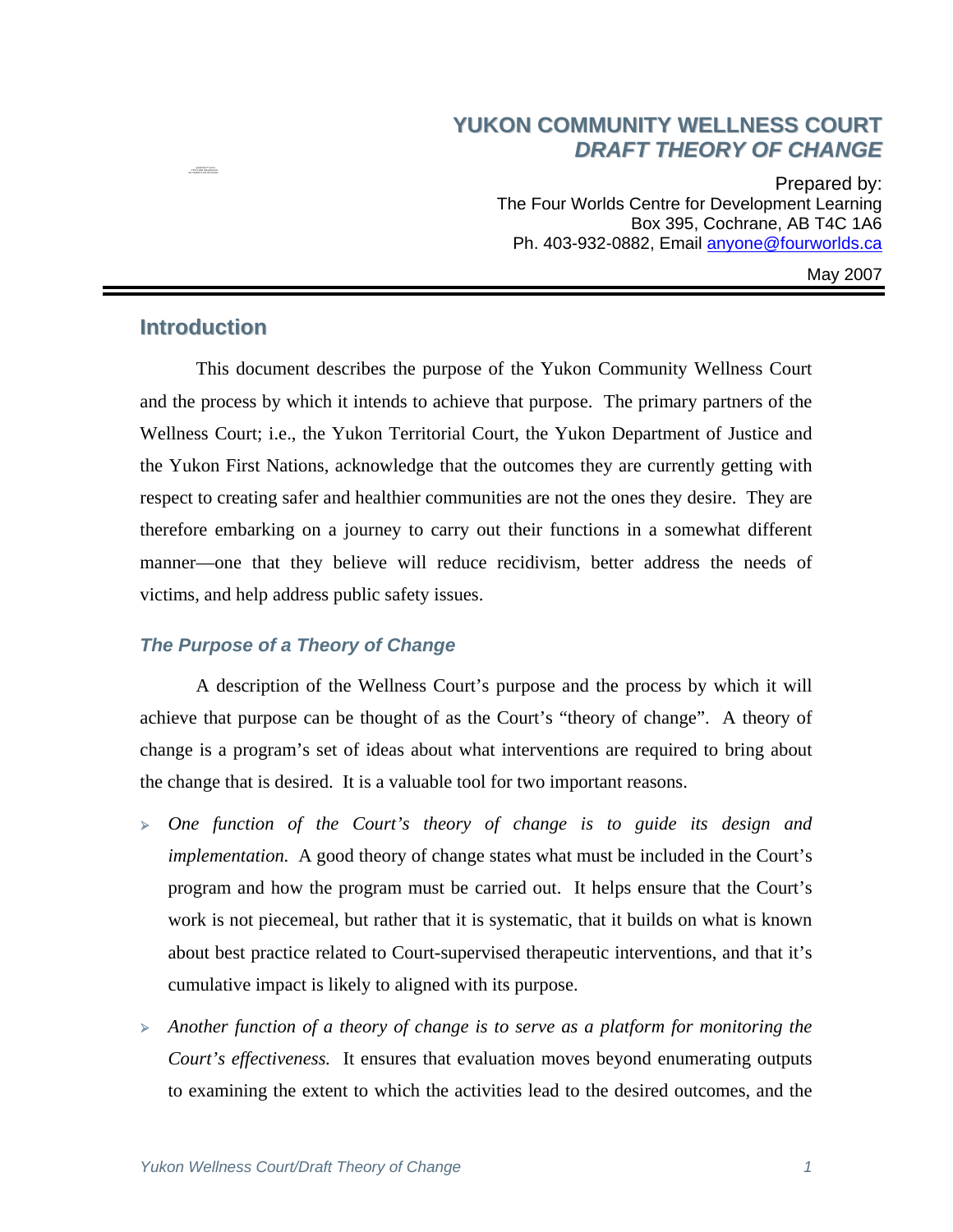extent to which these outcomes are producing the intended impact. Without an adequate theory of change, it is very difficult to determine how to adjust the Court's efforts in order to be as effective as possible. Two questions are important when using a theory of change to guide monitoring and evaluation: Is what we are doing consistent with our theory of change? Does our theory of change need to be modified in the light of our growing body of experience as we work toward our purpose?

### *Long-term Objectives of the Yukon Community Wellness Court*

The Yukon Community Wellness Court is designed to offer a therapeutic alternative for offenders with substance abuse problems, fetal alcohol spectrum disorder (FASD) or other cognitive impairments, and/or other diagnosable mental health problems to address issues related to the commission of their offences.

 The Court believes that by investing sufficient and appropriate resources in these offenders, who often come before the Court more than once in their lives, the following long-term objectives/benefits can be achieved.

- **1.** The "revolving door" of recidivism (either related to the number of new charges or to the seriousness of breaches) and re-offending will be reduced for the individuals who participate in the Wellness Court.
- **2.** The safety of Yukon communities will therefore be enhanced.
- **3.** A restorative justice approach ensures that the needs of the victims of the offending behaviour of the targeted population can be more adequately addressed.
- **4.** The use of and effectiveness of alternative justice approaches in the Yukon, including community-based justice, therapeutic or problem-solving approaches and restorative justice, will be increased.
- **5.** The stakeholders of the Community Wellness Court will enhance their capacity to achieve the four objectives listed above,

## *Characteristics of the Population Served by the Yukon Corrections Program*

The March 2006 report released by the Department of Justice entitled, "Corrections in Yukon and the Corrections Consultation",<sup>[1](#page-1-0)</sup> highlighted the following

 $\overline{a}$ 

<span id="page-1-0"></span><sup>&</sup>lt;sup>1</sup>This report details the findings of the *Moving Forward Together Public Consultation on Corrections* guided by the following team: Sharon Hickey, Brenda Jackson. Barb Joe, and Joanne Lewis.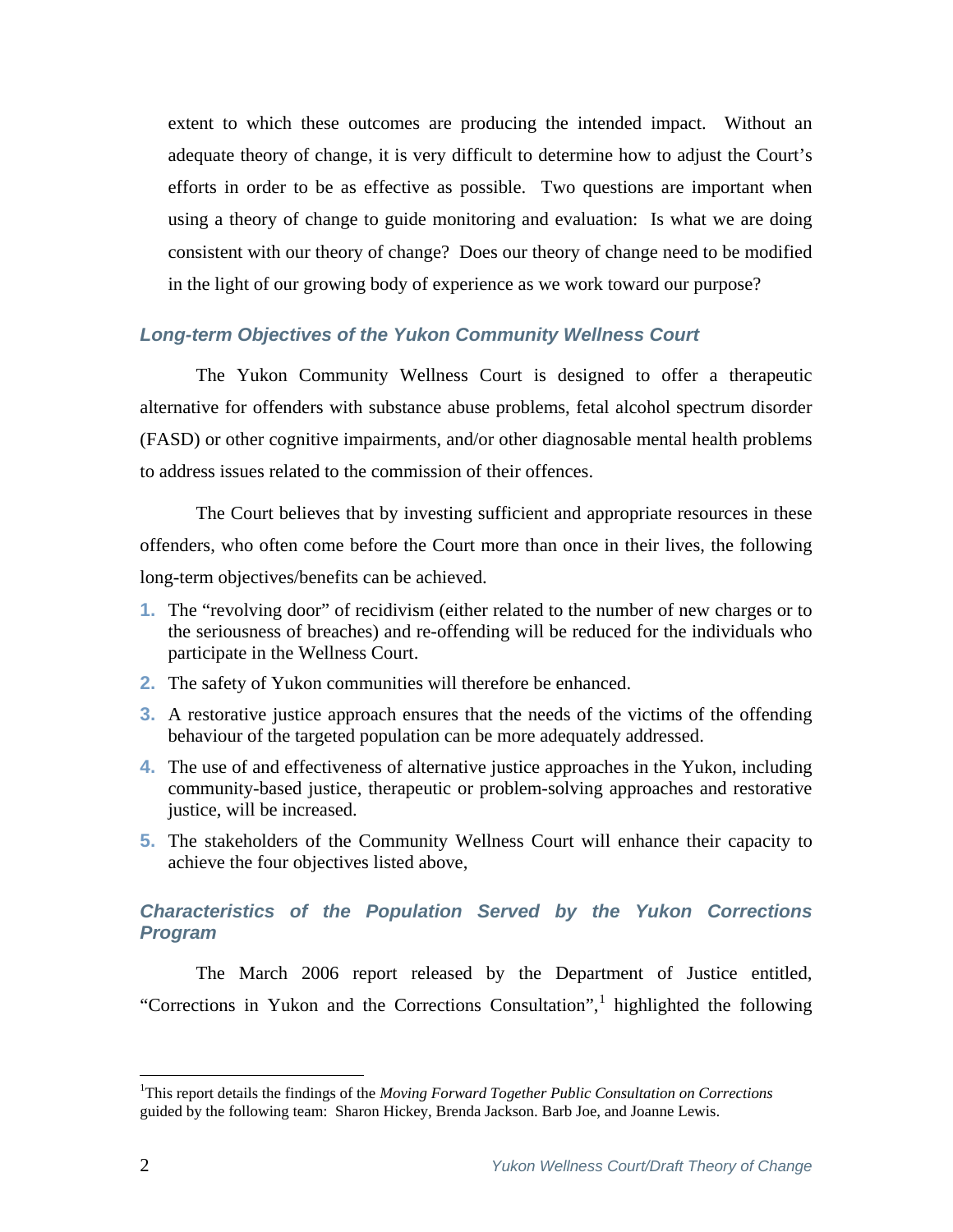characteristics of the clients of the correctional system in the Yukon at the time of the study.

- 70% belonged to a First Nation (of which 15% were female with an average of 33.5 years, 85% were male with an average age of 30.4); 30% do not belong to a First Nation (of which 9% were female with an average age of 35.3 years, 91% were male with an average age of 34.8 years)
- ♦ Approximately 86% of the sampled population reported using substances (83% used alcohol, 53% used other drugs and 51% used both)
- ♦ Generally these clients are not suitable for the current addictions programs offered by the Alcohol and Drug Services unit of the Department of Health and Social Services
- ♦ The prevalence of mental disorder in this population is nearly three times that of a comparable non-corrections population.
- ♦ 70% of individuals who are supervised by the Adult Probation Unit do not work and those who do work usually have seasonal employment.
- $\bullet$  The average educational level is between grades 9 and 10 (but are likely functioning at a much lower literacy level).
- Many seem to suffer from FASD, but have not been diagnosed.
- ♦ Approximately 30% do not have stable housing
- $\bullet$  66% are repeat offenders
- ♦ A review of offences committed in Yukon between 1989 and 2003 revealed that the most common offences were administration of justice offences (breach of probation, failure to appear, etc.), assault, assault with a weapon or causing bodily harm, break and enter, theft, possession of stolen property, bail violation or being unlawfully at large, disturbing the peace, impaired (boat, plane or motor vehicle), failure to provide a breath sample, and driving when prohibited.
- ♦ The Victims Services program served 853 clients in 2004-2005. Of this number 78% were females and 58% were First Nations. 60% required services because of assaults (more than three quarters of which were spousal related).

## *Rationale for Adopting a Restorative Justice Approach*

Section 718.2 of the Criminal Code of Canada states that "A court that imposes a sentence shall also take into consideration the following principles: (e) available sanctions other than imprisonment that are reasonable in the circumstances should be considered for offenders, with particular attention to the circumstances of Aboriginal offenders." The Supreme Court of Canada, in its 1999 decision in R. v. Gladue, found that this section has three main purposes: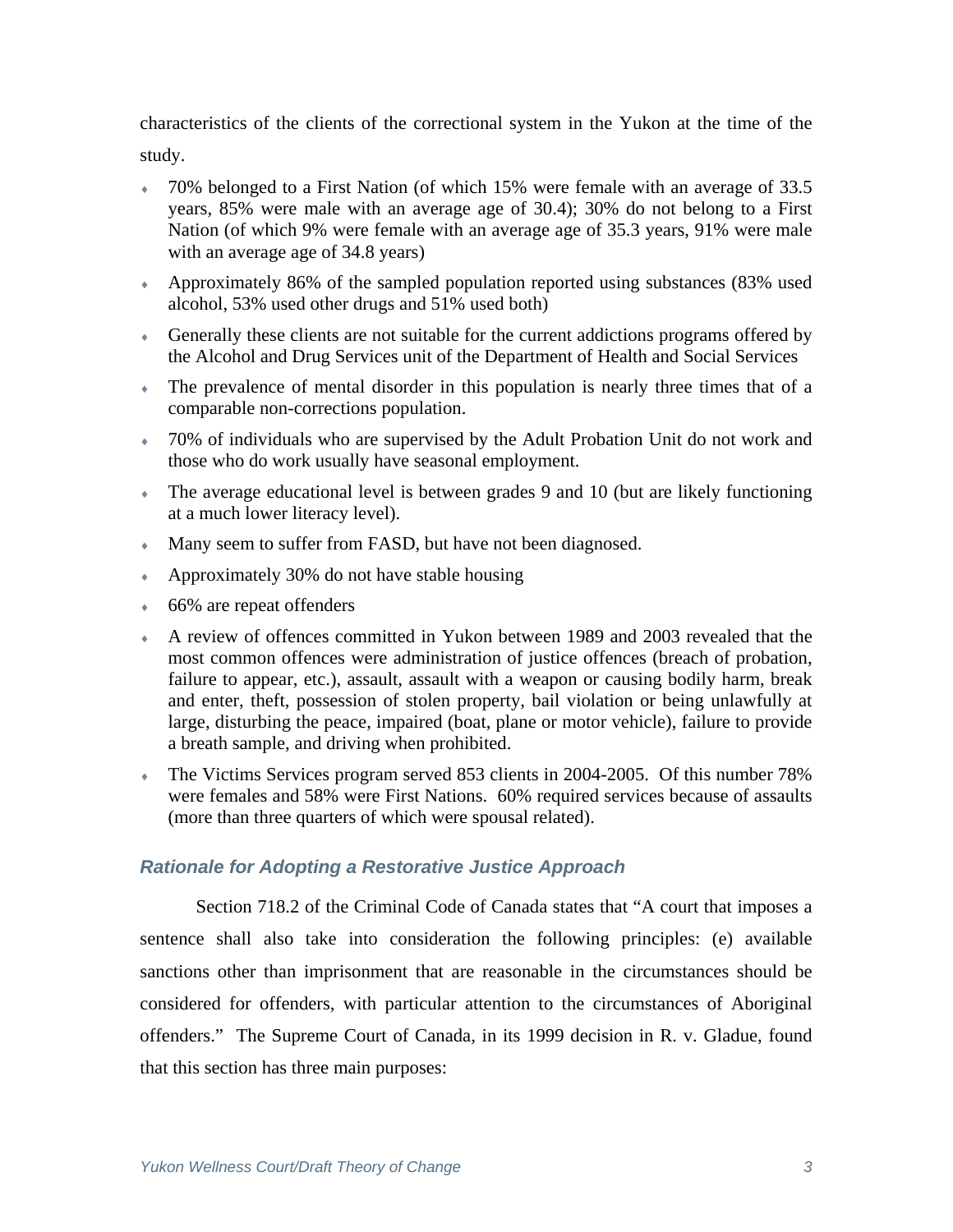- ♦ To improve the serious problem of over-representation of Aboriginal offenders in prison
- ♦ To encourage sentencing Judges to take a "restorative approach"; and
- ♦ To consider the unique systemic factors that may have played a part in bringing the offender to court.

By offering those offenders who meet the legal and suitability criteria<sup>[2](#page-3-0)</sup> of the Court the opportunity to participate in a therapeutic program before they are sentenced, the Wellness Court is committing itself to learning how to implement Section 718.2 of the Criminal Code more effectively within the specific social, economic and cultural context of Yukon.

#### *Brief Overview of the Purpose of Therapeutic Courts*

Therapeutic courts have gained political and social popularity around the world over the past two decades. Specialized courts targeting non-violent drug offenders, the mentally ill or individuals involved in family violence are operating in a number of jurisdictions in Canada and have an even-longer history in the United States and Britain. Basically, these courts were established to respond to the increasing stress placed on the criminal justice system by the expanding numbers of such offenders and to a growing recognition that the traditional approach to dealing with these offenders addresses the symptoms of the client's legal problems rather than the cause.

Therapeutic courts are part of a move to restorative justice, which aims to replace an adversarial orientation with a focus on rehabilitation and reconciliation. As Benaquisto of the Department of Sociology at McGill University (*Canadian Journal of Sociology Online*, March-April 2003) points out in her review of this approach, therapeutic courts require a reorientation of the role of the court's key actors.

 $\overline{a}$ 

<span id="page-3-0"></span><sup>&</sup>lt;sup>2</sup> Note: the following criteria are general guidelines only. A more comprehensive description of the legal criteria can be found in the Wellness Court's policy and procedures manual. Eligibility criteria include: a) the offender should have a demonstratable wellness-related problem such as a pattern of alcohol and/or other drug abuse, chronic mental health challenges, FASD or other cognitive impairment; b) these challenges should in some way be contributing to the applicant's problems with the law; c) the nature of the crime the applicant is accused of cannot be a serious offence for which mandatory jail time is prescribed; d) the offender's past record and current emotional state suggest this program of rehabilitation has a reasonable chance of success; e) the accused poses no serious danger to public safety.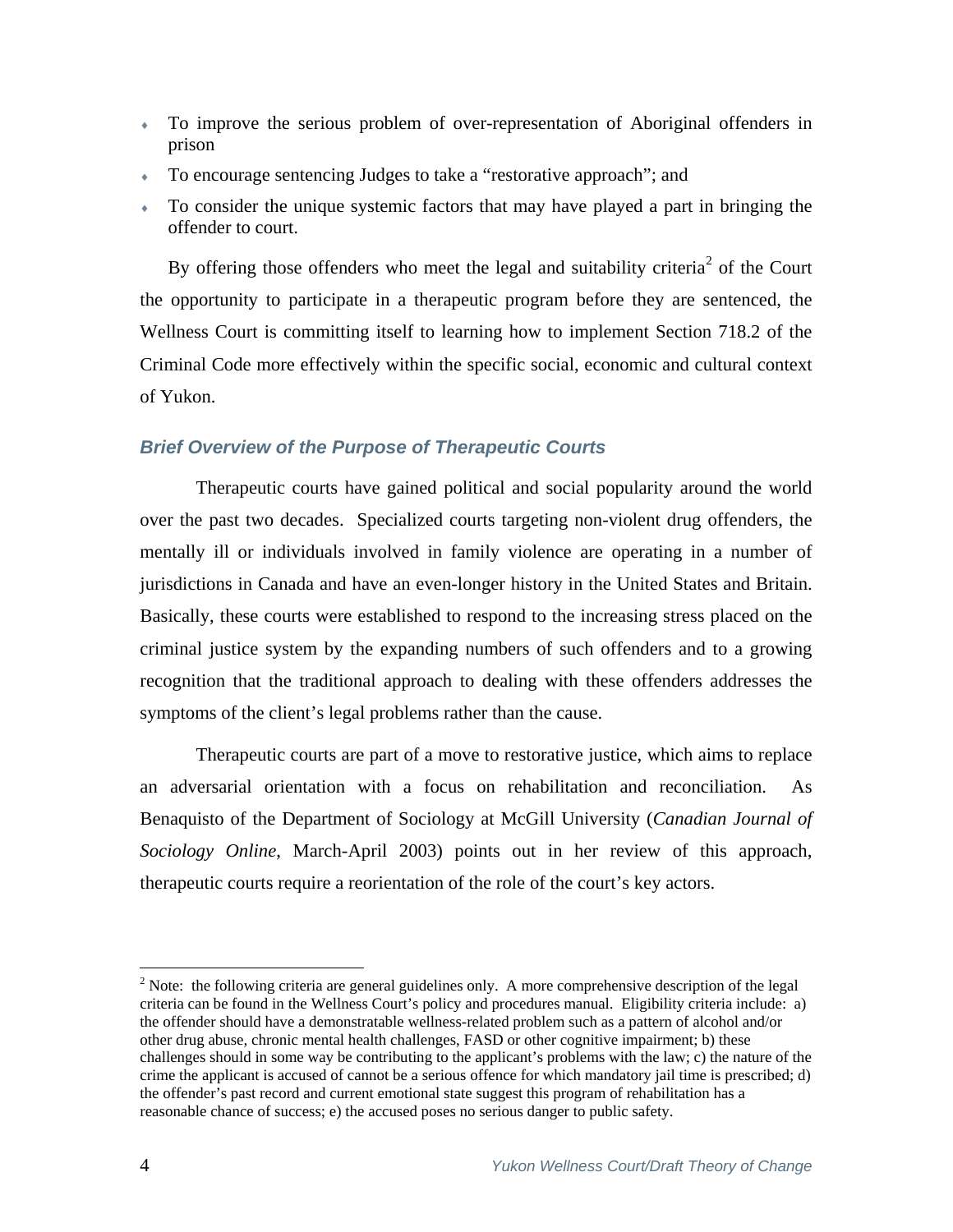*The judge is no longer an impartial adjudicator, but the treatment team leader, interacting directly with the defendant and coordinating his or her care in an individualized manner. The defense attorney…is no longer the defendant's advocate but a member of the treatment team, along with the prosecutor and health care personnel. Proponents argue that this nonadversary [sic] approach is beneficial to achieving the therapeutic outcome desired for the good of the defendant, the community, and the efficient administration of criminal justice. Critics argue that this presuming away of interest conflict enlarges the vulnerability of "clients' who still remain at risk to coercion in "treatment".* 

The Yukon Community Wellness Court has been established after the jurisdiction's experiment with a successful domestic violence treatment option (DVTO). It is an essential part of the Yukon Department of Justice's commitment to achieve excellence. It is based on the assumption that an integrated and culturally appropriate program of intense supervision, treatment, therapeutic support, personal development, skills development, behaviour management, incentives and sanctions, coupled with a demonstrated willingness on the part of the offender to take responsibility for his or her behaviour, will produce better results for the offender, the victims, the community at large and the courts than current approaches which often see the offender appearing before the courts through a type of "revolving door" because the underlying causes of the offending behaviour have not been addressed.

## **Elements of Effective Therapeutic Intervention for Offenders**

As listed above, the crucial therapeutic elements that will be used by the Yukon Community Wellness Court are the following: a) acknowledgement on the part of the offenders of their responsibility for the consequences of their behaviour; b) intense supervision; c) therapeutic treatment and support related to the specific issues underlying the offender's behaviour that brings him or her before the court (e.g. addictions, cognitive impairment, and/or mental health challenges); d) personal and skills development (e.g. behaviour management, literacy, anger management); e) advocacy and other types of support related to daily living needs (e.g. housing, adequate income, supportive social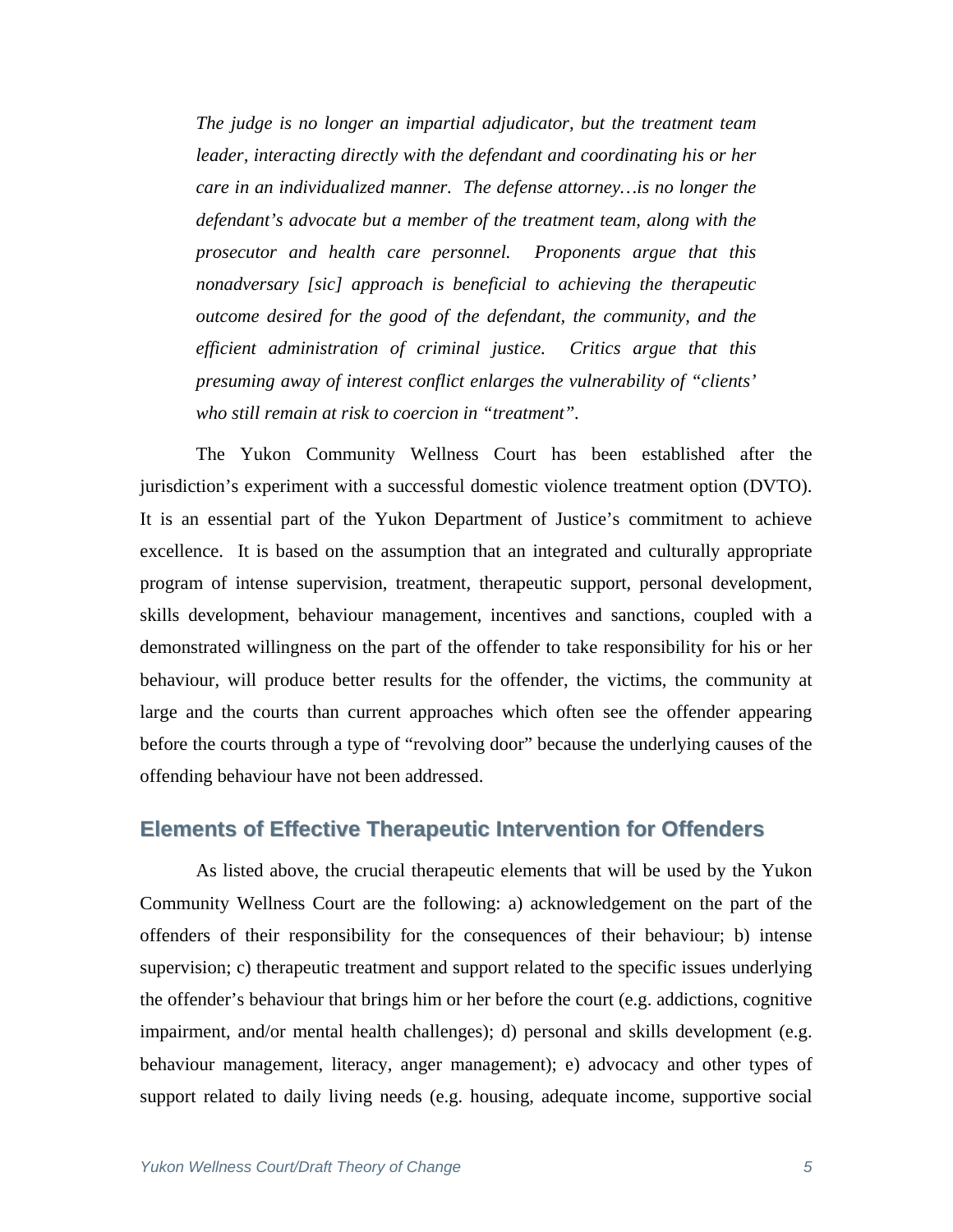network); f) incentives and sanctions, and g) graduation and transition to other community resources. The Community Wellness Court also recognizes that in order to be successful, the therapeutic program needs to be culturally relevant and to integrate these elements into a holistic program. More information about each of these seven elements is included below.

## *1. The Offender Takes Responsibility for His or Her Actions*

A critical feature of the therapeutic approach is that, to become a participant of the program, the offender must enter a guilty plea and express a willingness to comply with the established release conditions, which will vary according to the needs of the offender. In addition, the participant will be required to sign a waiver that outlines the conditions of acceptance to the program (such as providing personal information, including a history of drug use, undergo drug testing, and consent to have materials related to the prosecution or investigation of the case shared with the treatment team). The treatment team must be convinced that offenders *understand* that addictions, mental health issues and cognitive functioning challenges play a critical role in the behaviour that brings them before the courts *and that they are ready and willing to work on those issues* in order to improve the quality of their own lives and to prevent further harm to those around them.

#### *2. Intense Supervision*

It is believed that holding offenders accountable for their day-to-day actions is an important element in supporting them to make the types of life changes that will alter the pattern of their offending behaviour in a positive way. The Wellness Court will use several strategies for maintaining intense supervision.

- **a)** The experience of therapeutic courts across the country and internationally is that the judge can play a key therapeutic role. Judicial authority reinforces the need to change behaviour and to participate wholeheartedly in the treatment program. Relatively frequent Court appearances are therefore a usual element of the release conditions.
- **b)** Especially for offenders suffering with addictions, cognitive impairments (such as those typical with FASD) and mental health issues, a consistent and single point of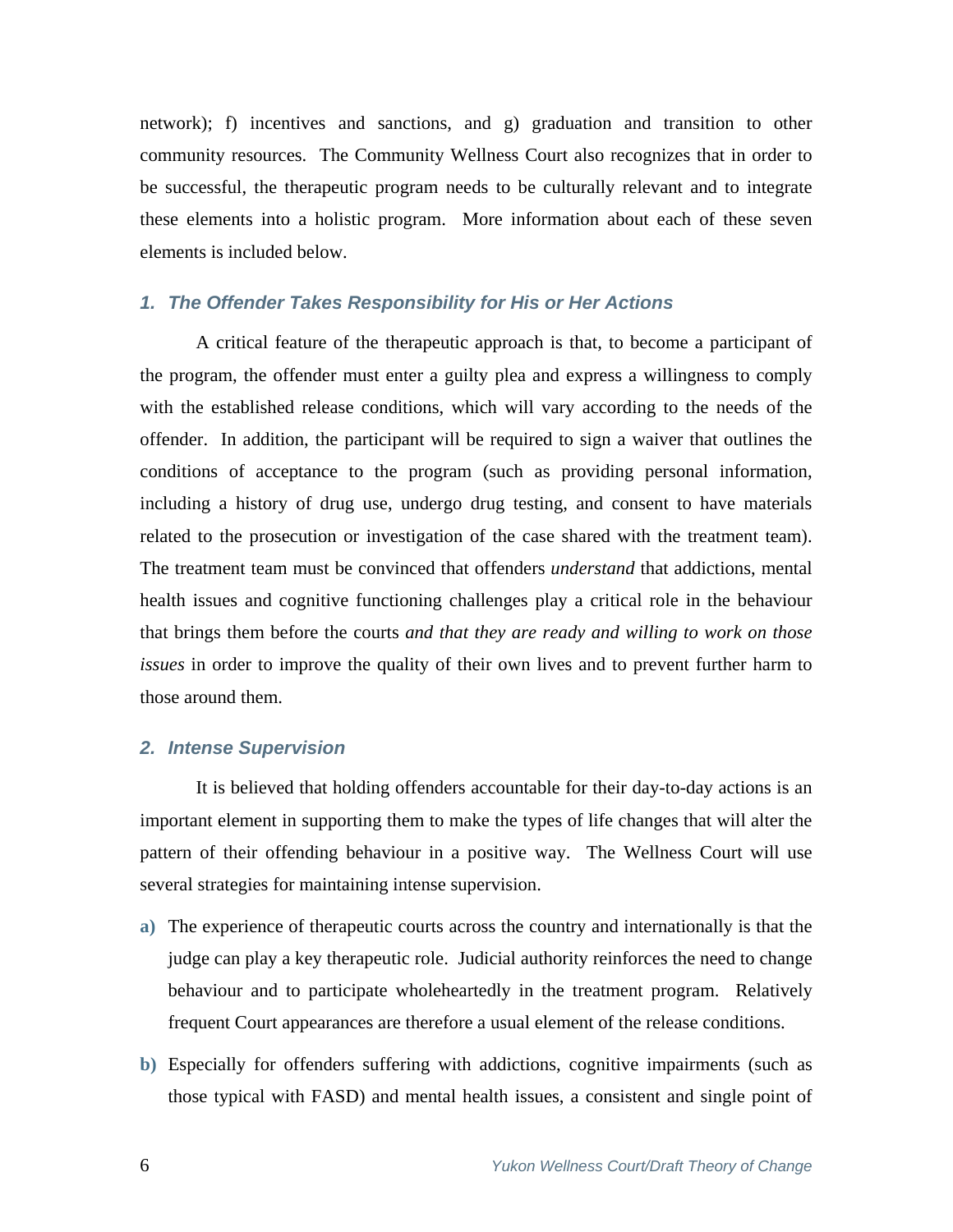contact with the court system is crucial. The designated probation officer for each offender has been assigned the role of serving as the primary case manager for each participant of the Wellness Court and therefore will be present at all hearings and will coordinate the development and implementation of the treatment plan in collaboration with therapeutic professionals and relevant family and community support systems.

**c)** The treatment program itself, which will require that the offender interact extensively with health professional and other community helpers, will serve as an on-going check on his or her progress.

#### *3. A Culturally Relevant, Individualized and Integrated Treatment Program*

An obvious key to the success of a therapeutic court is the treatment program that is designed to address the underlying issues that contribute to the offending behaviour of the participants. In the case of the Yukon Wellness Court, the targeted individuals are struggling with addictions, cognitive impairment (such as that caused by FASD) and/or mental health issues. Once an individual offender has been accepted as eligible and suitable for the Wellness Court, an extensive assessment of his or her specific needs will be made. This assessment, coordinated by the designated primary case manager and carried out by relevant treatment team personnel (e.g. mental health workers, social workers, and addictions workers), will inform the development of a personalized treatment plan.

The resulting plan could include medication or other treatment for physical health issues, residential addictions treatment, individual counselling, group counselling, participation in peer support groups, regular drug testing, effective after-care services community service, and targeted knowledge and skill development related to specific behaviour management (such as anger management, assertive communication, stress management). The treatment program will be closely monitored and adjusted as needed through regular case conferences and through regular appearances before the court.

Besides including the elements listed above, an effective treatment program in the social, cultural and economic context of the Yukon needs to take into account the following features.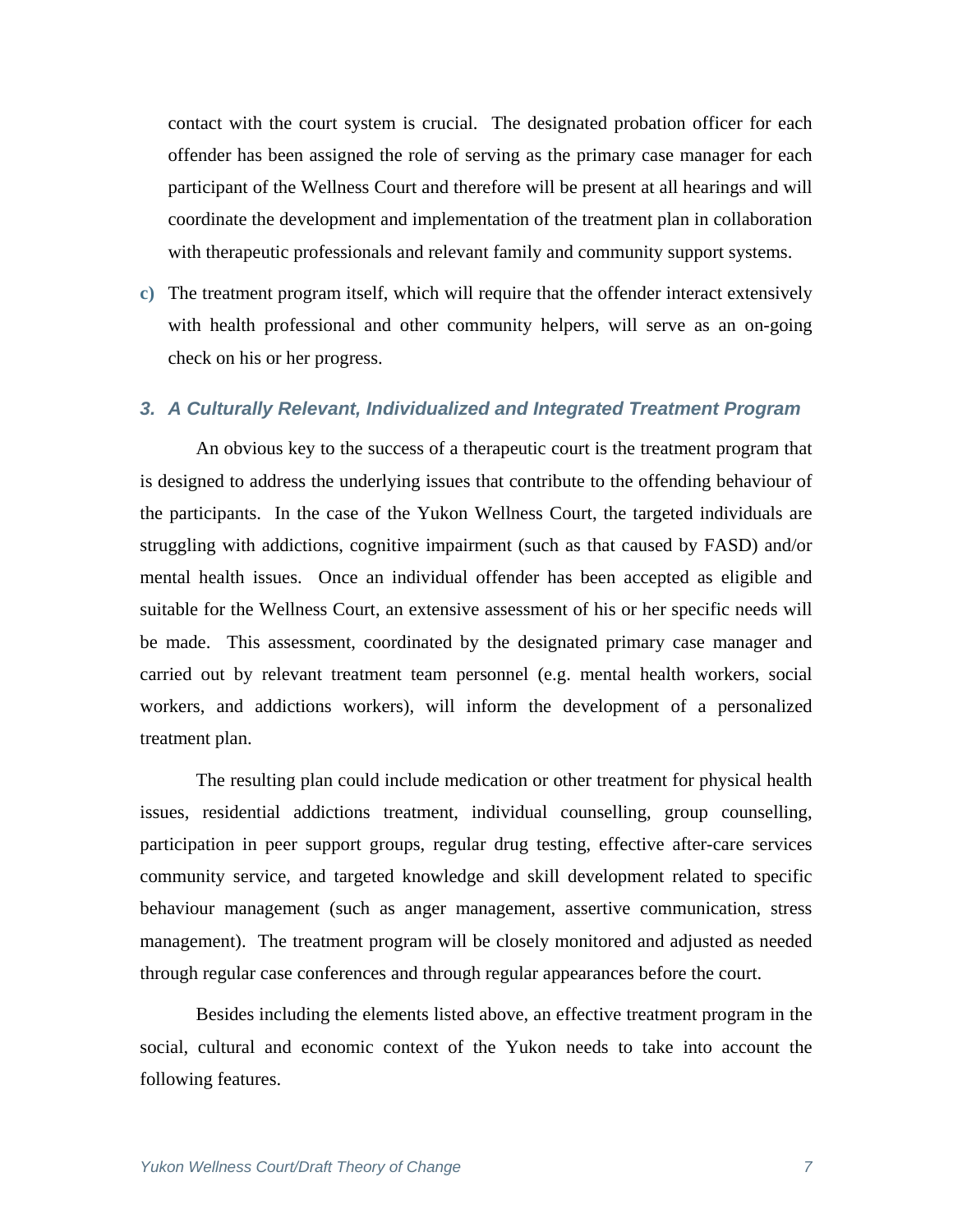- **a)** *Cultural relevance* Since a significant proportion of the participants of the Community Wellness Court will be members of Yukon First Nations, treatment modalities need to take into account cultural realities. More about this topic will be included in a latter section of this document, which focuses on cultural relevance. Best practice from Aboriginal treatment practice also underscores the importance of healing families and communities at the same time as building personal wellness. The groundbreaking work carried out by First Nations communities such as the Esketemc First Nation (Alkali Lake), the Squamish First Nation, the Mnjikaning First Nation, the Eskasoni First Nation, the Waywayseecappo First Nation, and Hollow Water clearly demonstrates the unsustainability of a myopic focus on the individual that does not take into account the family and community context that has such an impact on the individual. [Note: Appendix A to this document contains a summary of a 1997 study commissioned by the Aboriginal Policy Unit of Solicitor General Canada (now Public Safety and Emergency Preparedness Canada) to explore the cultural dimensions of individual and community healing.]
- **b)** *Individual healing and treatment must go hand-in-hand with family and community healing and development* - As the Yukon Wellness Court evolves it will build the partnerships it requires and provide support to community-based healing and development efforts, such that the intensive investment it is making in specific individuals will have the best chance to succeed and so that the intergenerational pattern of family and community life that contributes to the offending behaviour of individuals is disrupted.<sup>[3](#page-7-0)</sup> A subsequent section of this document will explore the relationship between individual and family and community healing and development in somewhat more detail.
- **c)** *An effective therapeutic program works in an integrated way to support individuals to move up the "ladder of capacity development" from his or her current condition toward wellbeing and productivity* – This journey can be defined by certain

<span id="page-7-0"></span><sup>&</sup>lt;sup>3</sup> The ruling of His Honour Chief Judge Barry Stuart in R. v. Jacob, 2002 eloquently articulates the need to prevent "the parade of next cases" that is all too common in the Yukon. In his reasons for sentence, Chief Judge Stuart calls on the "system" of agencies and professionals to accept their responsibility for shattered lives like that of Marcellus Jacob, as well on the family and the immediate and larger community in which he lives to recognize their role and to learn from this case.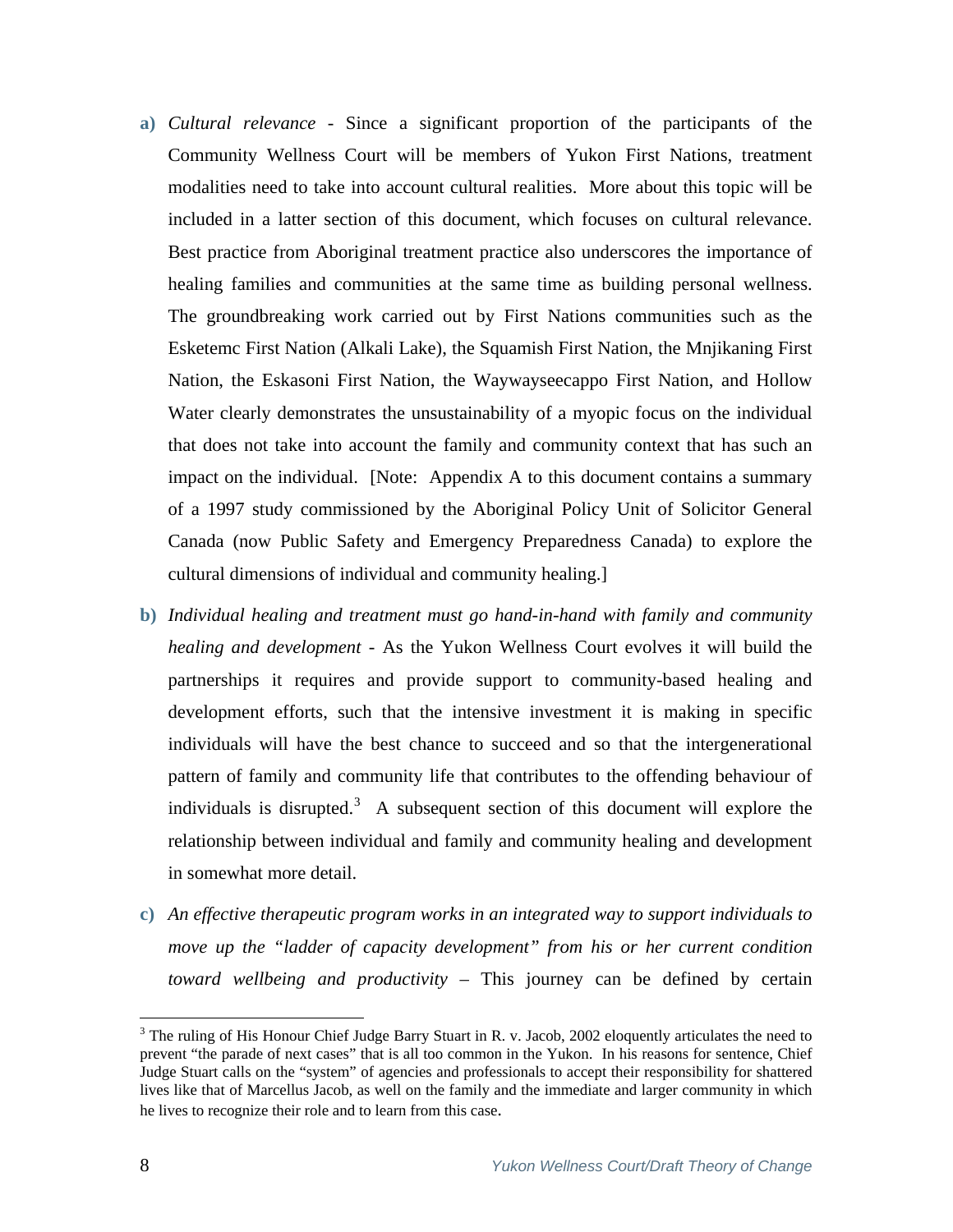benchmarks, such as emotional competence, good human relationships, capacity to manage money, employability, and service to others. Parts of this journey are best categorized as elements of the treatment program, while others fit better under the next element of the therapeutic process, which deals with the skill development. (Note: Some further information about the development of personal capacity through an integrated and holistic treatment program is included in the section below dedicated to personal and skills development.)

## *4. Personal and Skills Development*

Once the immediate treatment needs of individuals have been taken care of, they require support to build a pattern of life that will assist them to function to their capacity as contributing members of society. Examples of the types of information and skills that can be an important part of this process include literacy and further educational upgrading, employment and vocational skills, parenting and other relationships skills, and tenancy and money management skills. A systematic process for achieving a level of personal wellness and then gaining such skills can be thought of as a "ladder of capacity development" that moves individuals from a condition of dysfunction and dependency to move from dysfunction and dependency toward wellness, productivity and self-reliance, or what some have called "an honourable existence".

| Category                                             | <b>Indicators</b>                                                                                                                                                          | <b>Steps Needed</b>                                                                                 |
|------------------------------------------------------|----------------------------------------------------------------------------------------------------------------------------------------------------------------------------|-----------------------------------------------------------------------------------------------------|
| Stage $1$ – Unemploy-<br>able and dysfunc-<br>tional | does not seek employment<br>chronic pattern of substance<br>abuse and ill health<br>does not benefit from<br>normal employment<br>programming support<br>has special needs | healing,<br>sheltered workshops,<br>life skills,<br>sheltered work experience,<br>remedial learning |
| Stage 2 - Marginally<br>employable and<br>wounded    | Unreliable work patterns:<br>frequently absent from<br>work, frequently in conflict,<br>low level of productivity,                                                         | healing and personal growth<br>workshops<br>life and other relevant skills                          |

This ladder of capacity development<sup>[4](#page-8-0)</sup> can be thought of as having four levels or stages that an individual on the journey might move through.

 $\overline{a}$ 

<span id="page-8-0"></span><sup>4</sup> © Four Worlds Centre for Development Learning, 2004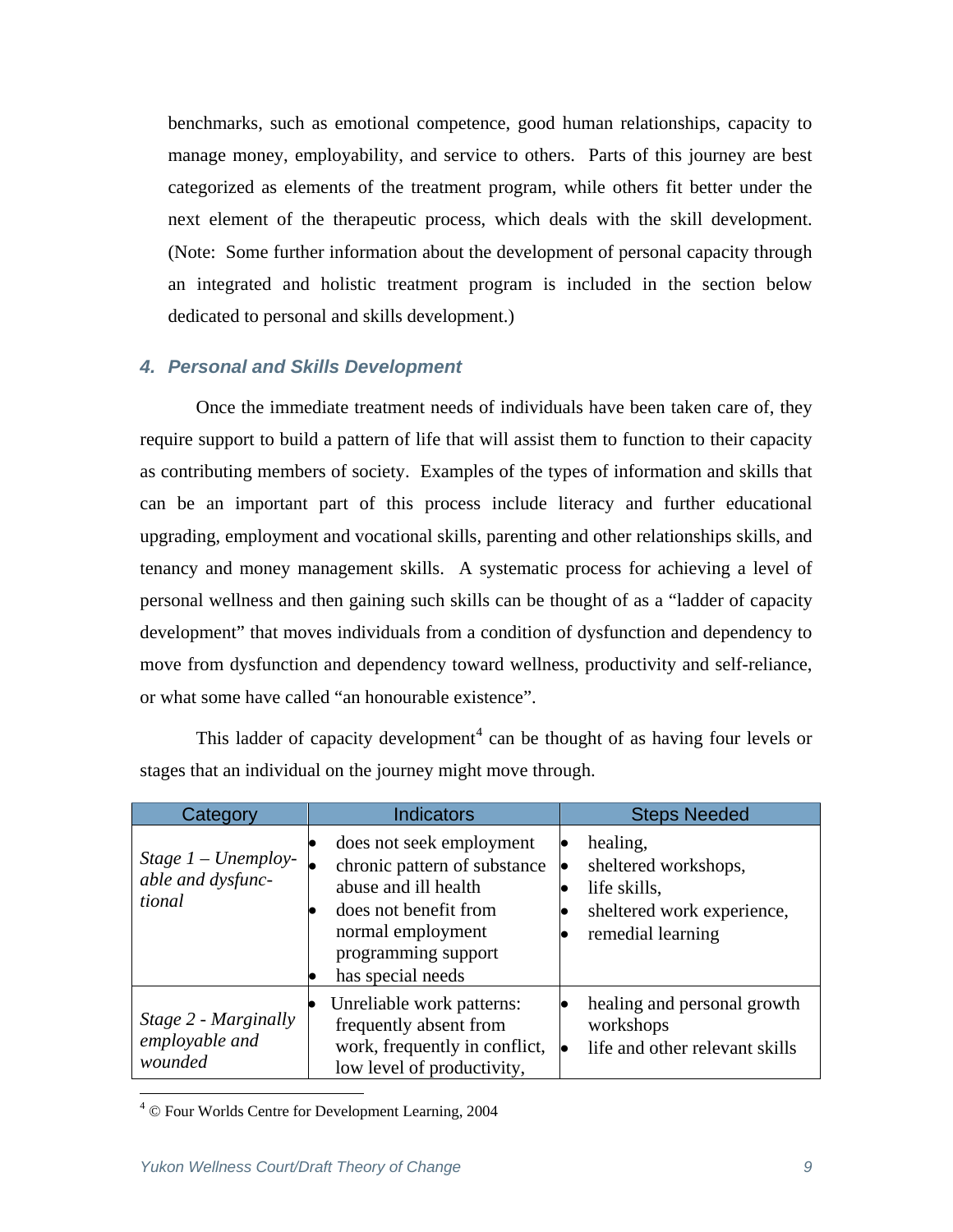|                                                    | personal crises as a lifestyle                                                                                                                                                                                                                                     | training<br>work experience<br>more responsibility and<br>rewards that go with it                                                                                                                                                     |
|----------------------------------------------------|--------------------------------------------------------------------------------------------------------------------------------------------------------------------------------------------------------------------------------------------------------------------|---------------------------------------------------------------------------------------------------------------------------------------------------------------------------------------------------------------------------------------|
| Stage 3 - Employed<br>and working on<br>themselves | can hold a job in right kind<br>of environment,<br>advancing in personal and<br>job skills,<br>on a healing and learning<br>path,<br>has taken responsibility for<br>own development, and is<br>sometimes supportive of<br>others working up the ladder            | life skills<br>job skills<br>wellness<br>technical support and<br>coaching<br>specialized training<br>career planning                                                                                                                 |
| Stage 4 - Leaders                                  | creatively using gifts<br>emotionally competent,<br>have good human<br>relationships<br>able to manage money<br>healthy families<br>could hold a job in an First<br>Nations community or in<br>society at large<br>capable of running own<br>business with support | opportunities for continuous<br>improvement in knowledge<br>and skills<br>access to funding, job and<br>business opportunities<br>on-going personal wellness<br>work<br>a pattern of reaching out and<br>helping others up the ladder |

Essentially, what is needed is a coordinated sequence of experiences and supportive program opportunities that systematically help individuals to move up through the levels of the "ladder of capacity". The Community Wellness Court program team (and especially the primary case manager) will collaborate with other community agencies to ensure that the individuals participating in the program have access to the types of culturally appropriate learning and support opportunities represented in the above table.

## *5. Advocacy and Other Types of Support related to Daily Living Needs*

First Nations individuals and communities across Canada have consistently identified a number of determinants of wellbeing (i.e., preconditions for a healthy and productive life), most of which cannot be delivered to people as services, but must rather be created by individuals, families and communities through the way they organize their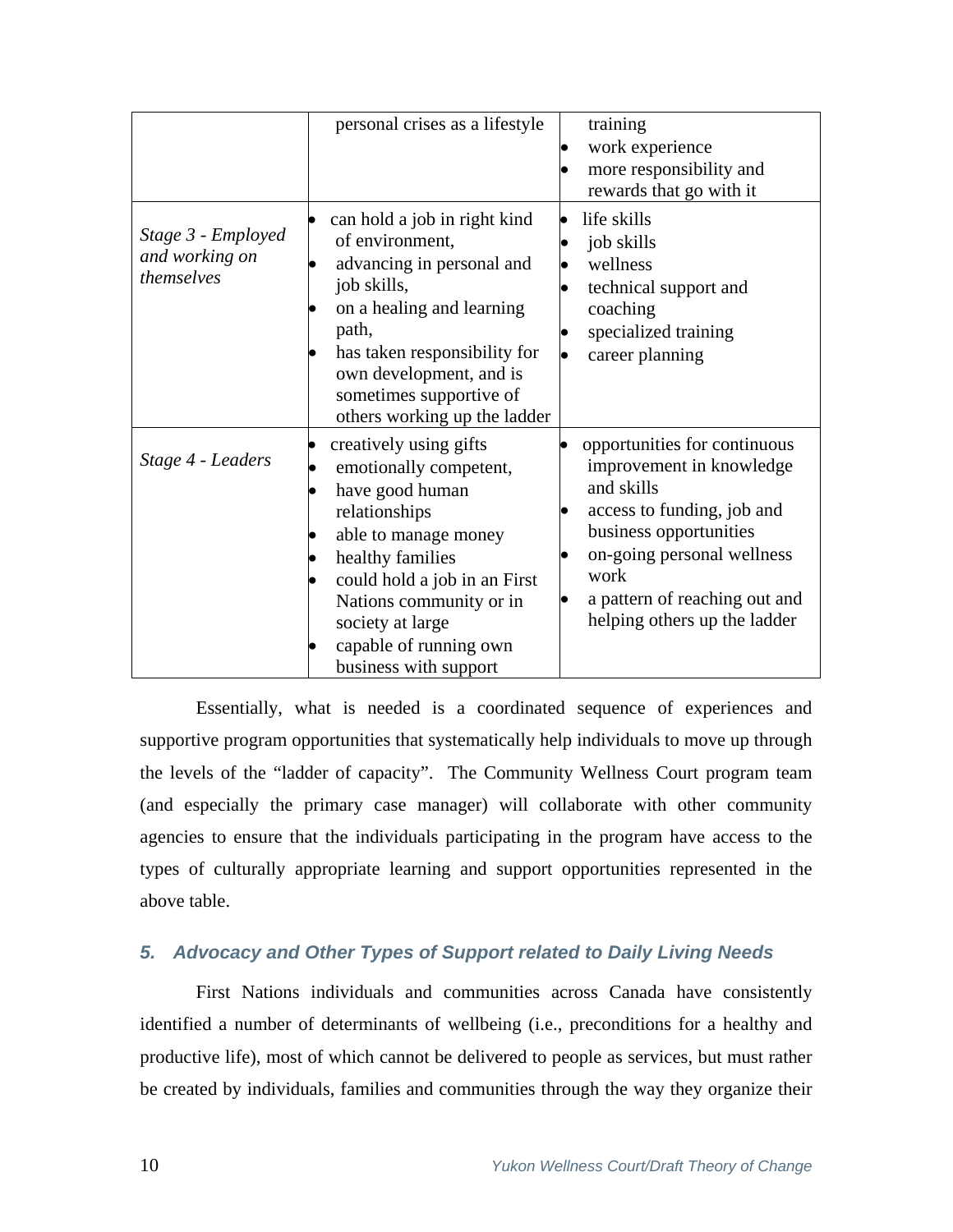lives. These characteristics of a healthy life pattern have been expressed by Aboriginal communities in a variety of ways, and can be summarized as follows.<sup>[5](#page-10-0)</sup>

- **a)** *Basic physical needs* adequate nutrition, clothing, shelter, pure drinking water, sanitary waste disposal and access to medical services.
- **b)** *Spirituality and a sense of purpose* connection to the Creator and a clear sense of purpose and direction in individual, family and community life, as well as in the collective life of the nation.
- **c)** *Life-sustaining values, morals and ethics* guiding principles and a code of conduct that informs choices in all aspects of life so that at the level of individuals, families, institutions and whole communities, people know which pathways lead to human wellbeing, and which to misery, harm and death.
- **d)** *Safety and security* freedom from fear, intimidation, threats, violence, criminal victimization, and all forms of abuse both within families and homes and in all other aspects of the collective life of the people.
- **e)** *Adequate income and sustainable economics* access to the resources needed to sustain life at a level that permits the continued development of human wellbeing, as well as processes of economic engagement that are capable of producing sustainable prosperity.
- **f)** *Adequate power* a reasonable level of control and voice in shaping one's life and environment through processes of meaningful participation in the political, social and economic life of one's community and nation.
- **g)** *Social justice and equity* a fair and equitable distribution of opportunities for all, as well as sustainable mechanisms and processes for re-balancing inequities, injustices and injuries that have or are occurring.
- **h)** *Cultural integrity and identity* pride in heritage and traditions, access to and utilization of the wisdom and knowledge of the past, and a healthy identification with

 $\overline{a}$ 

<span id="page-10-0"></span><sup>&</sup>lt;sup>5</sup> See Lane, P., J. Bopp and M. Bopp, Community Healing and Aboriginal Social Security Reform: A Study prepared for the Assembly of First Nations Aboriginal Social Security Reform Initiative, 1998.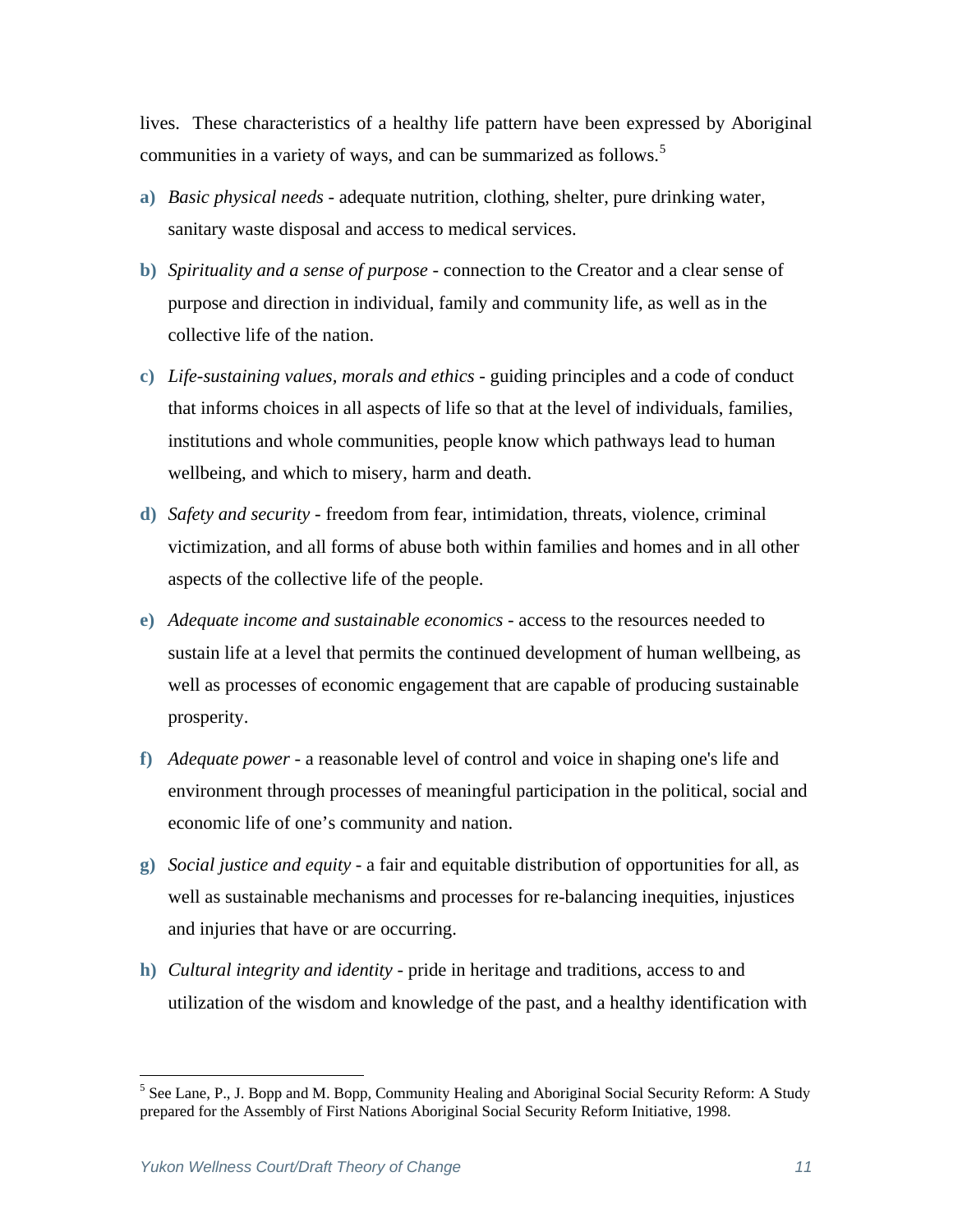the living processes of one's own culture as a distinct and viable way of life for individuals, families, institutions, communities and nations.

- **i)** *Community solidarity and social support*  to live within a unified community that has a strong sense of its common oneness and within which each person receives the love, caring and support they need from others.
- **j)** *Strong families and healthy child development*  families that are spiritually centered, loving, unified, free from addictions and abuse, and which provide a strong focus on supporting the developmental needs of children from the time of conception through the early years and all the way through the time of childhood and youth.
- **k)** *Healthy eco-system and a sustainable relationship between human beings and the natural world* - the natural world is held precious and honoured as sacred by the people. It is understood that human beings live within nature as fish live within water. The air we breath, the water we drink, the earth that grows our food and the creatures we dwell among and depend on for our very lives are all kept free from poisons, disease and other dangers. Economic prosperity is never sought after at the expense of environmental destruction. Rather, human beings work hand-in-hand with nature to protect, preserve and nurture the gifts the Creator has given.
- **l)** *Critical learning opportunities* consistent and systematic opportunities for continuous learning and improvement in all aspects of life, especially those connected to key personal, social and economic challenges communities are facing, and those which will enhance participation in civil society.
- **m)** *Adequate human services and social safety net* programs and processes to promote, support and enhance human healing and social development, as well as to protect and enable the most vulnerable to lead lives of dignity and to achieve adequate levels of wellbeing.
- **n)** *Meaningful work and service to others* Opportunities for all to contribute meaningfully to the wellbeing and progress of their families, communities, nations, as well as to the global human family.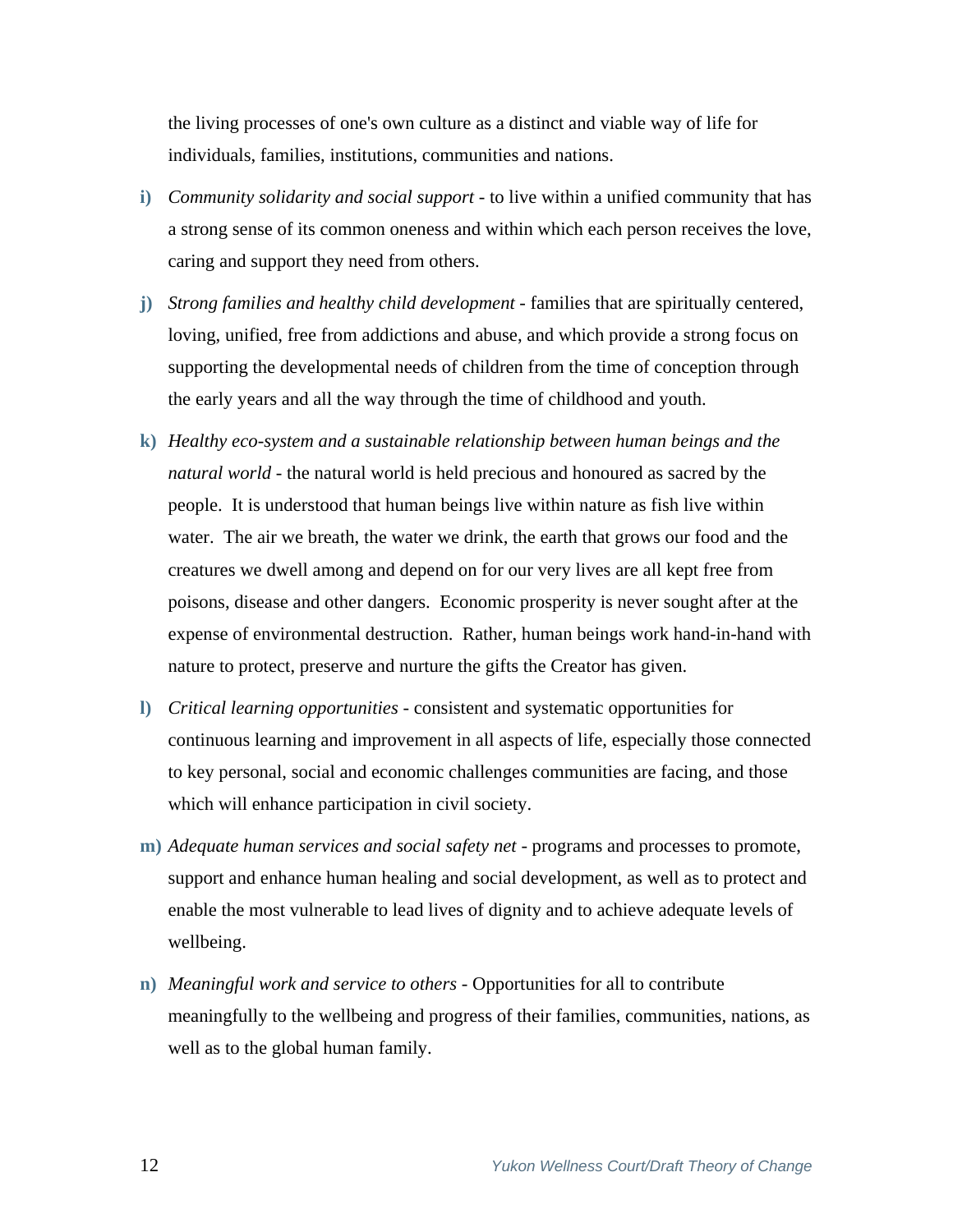There are many barriers that make it difficult for the population targeted by the Yukon Community Wellness Court (i.e., that is, individuals suffering from addictions, cognitive impairments and mental health issues) to maintain a daily life that includes these determinants or preconditions. For example, securing and maintaining appropriate housing is a significant challenge for many residents of the Yukon, but particularly for this segment of the population. Many of the potential clients of the Wellness Court need some type of supported living arrangement, but very few such options exist.

Poverty is a fact of life for many Yukoners, and especially for those with the type of disabilities experienced by the types of individuals most likely to benefit from the Wellness Court. It is very difficult to cover housing, transportation, food, clothing and health costs with monthly income support allocations. Individuals working at or close to minimum wage levels fare little better, earning only about two thirds of the cost of living for an single adult with one dependant.<sup>[6](#page-12-0)</sup>

As well, many of these individuals are alienated in some way from their families and home communities. Some of the members of their extended families may also be struggling with addictions and mental health issues, especially those associated with the intergenerational trauma experienced by many First Nations peoples. In many cases the same behaviour that brings people before the court also separates them from family and community, who may have experiences harm at the hands of the offenders or may not want to live with the chaos associated with addictions and mental health problems.

Similar barriers exist to the achievement of other determinants, such as adequate voice in the political decisions and social and economic conditions that affect this population, personal safety, and a sense of purpose and opportunities to serve others. The Community Wellness Court team will include a community advocate/social worker whose mandate it will be to help the Court's participants as well as the family and community around them, build a pattern of life that is positive and allows people to meet their basic needs with dignity.

1

<span id="page-12-0"></span><sup>&</sup>lt;sup>6</sup> See M. Craig, Women and Poverty in the Yukon/Canada, Whitehorse, YK: Yukon Anti-Poverty Coalition, 2005.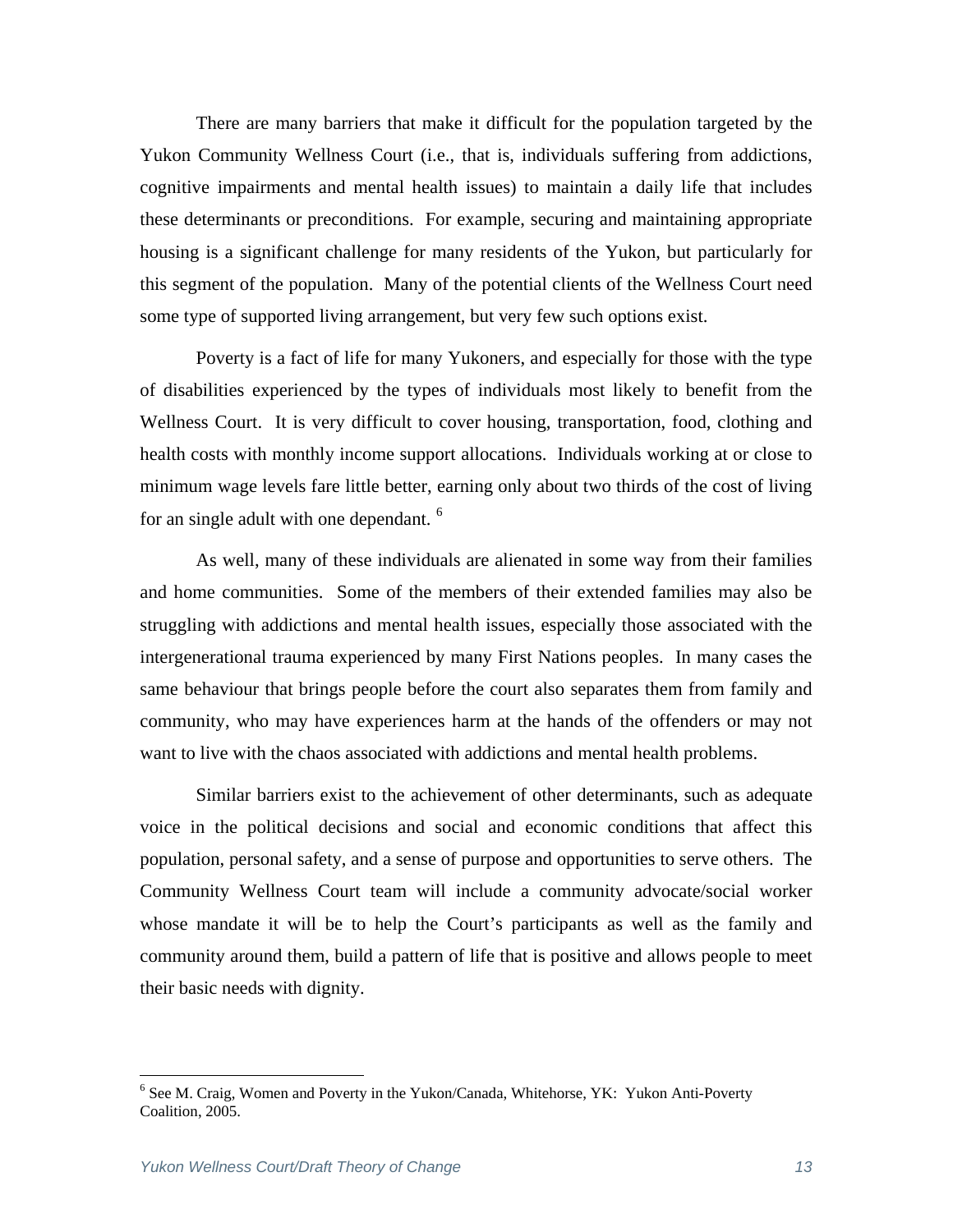## *6. Incentives and Sanctions*

Sanctions and incentives are determined by the Community Wellness Court Judge, based on the recommendation of the case management team.

Sanctions for continued drug or alcohol use, other criminal activity and/or breaches of release conditions imposed by the Community Wellness Court may include lectures, increased check-in requirements, longer court attendance requirements, increased reporting requirements, more restrictive conditions or short periods in custody. A consistent pattern of non-compliance may result in the participant being removed from the Wellness Court program and returned to regular court.

Incentives for compliance and progress within the program may include public acknowledgement in the form of praise, decreased frequency of check-ins, shorter court attendance requirements, decreased reporting requirements, reduced conditions, or bus passes, coffee cards or gift certificates provided by community partners.

### **7. Graduation and Transition to Other Community Resources**

The Community Wellness Court program provides a temporary "holding pattern" to support participating individuals while they build a positive life pattern that does not include offending behaviour, but the Court's influence is time limited. At the end of the program the Judge will set the matter down for sentencing. Depending on the nature of the original charges and the success of the participant in completing all the requirements of the program, the offender's charges could be stayed or he or she could receive a conditional sentence or a suspended sentence with probation and with or without a reporting condition.

At this point, it is likely that the individual concerned will still require ongoing support and encouragement, but these functions will need to be picked up by other community agencies and programs or informal social support networks. Many of these relationships should have evolved throughout the therapeutic program, since the Court's program staff does not have the resources or the mandate to provide all the needed support. Ideally, the case management team for each particular participating offender will have included elders or other First Nations representatives as appropriate,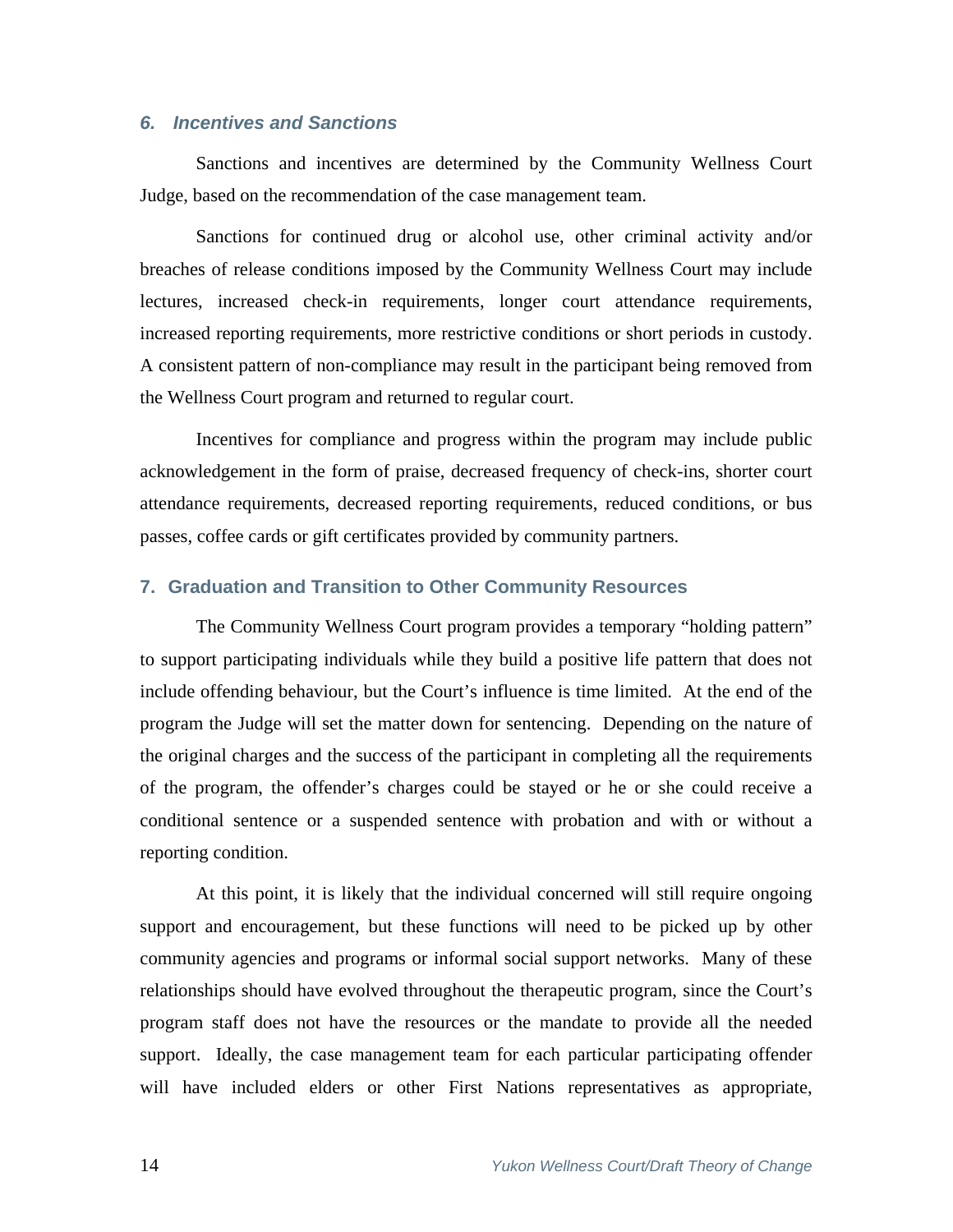representatives of appropriate community agencies (such as those specializing in FASD, job-training, literacy, supported housing), and representatives or other government departments (such as Health and Social Services).

The treatment plan for each participant of the Court's therapeutic program will include strategies for ensuring that he or she has developed supportive relationships with the relevant support systems.

## **Elements of an Effective Support Program for Victims**

In adopting a restorative justice approach, the Community Wellness Court recognizes the needs and rights of victims. The following program elements are designed to assist victims: a) Support related to the trauma of being harmed; b) support for understanding and participating in the criminal justice process; and c) where appropriate and desired, support for achieving reconciliation with the offender.

### *1. Support related to the Trauma of being Harmed*

Many of the victims of the offenders who choose to participate in the Wellness Court program will have suffered trauma from what they have experienced. The Victims Services program of the Department of Justice offers an opportunity for victims to share what has happened to them, to receive to support and to be connected to other appropriate community resources

The literature on recovery from trauma<sup>[7](#page-14-0)</sup> highlights the following conditions or features as critical to success. These conditions can be created through the work of the staff of the Victims Services program, as well as other community agencies.

**a)** *Safety - The creation of a safe "holding" environment[8](#page-14-1) for the healing work.* For individuals this can mean establishing a relationship of trust and confidentiality with a

 $\overline{a}$ 

<span id="page-14-0"></span><sup>&</sup>lt;sup>7</sup> See, for example, a study prepared for the Assembly of First Nations Aboriginal Social Security Reform Strategic Initiative by Michael Bopp, Judie Bopp and Phil Lane, Jr., entitled *Community Healing and Aboriginal Social Security Reform* (1998) for a review of relevant literature. 8

<span id="page-14-1"></span><sup>&</sup>lt;sup>8</sup> See the work of Judith Herman (*Trauma and Recovery*, Basic Books, 1992) and Ronal Heifetz (*Leadership with Easy Answers*, Harvard University Press, 1994) for a discussion of the need for a safe or holding environment for people to do healing and reconciliation work. A holding environment can be defined as the psychological or physical space that allows the traumatized person to deal with feelings and rebuild relationships with others at a pace and through a process that does not overwhelm the person and cause further trauma.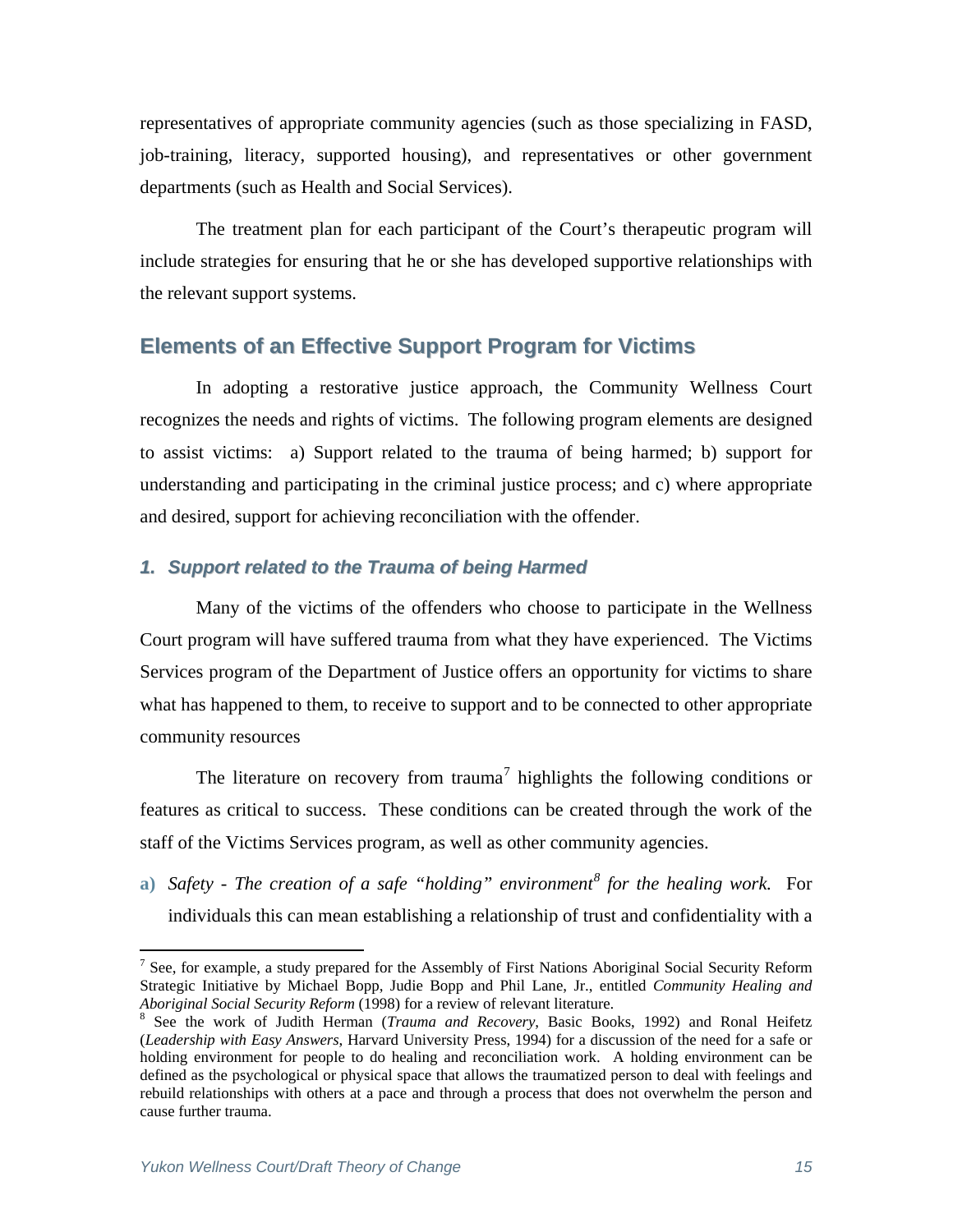counsellor or other helper. It can also mean spending time in special healing settings such as healing and treatment centres, spiritual centres or ceremonies. An important element of safety is establishing a process for the healing work which allows the victim to feel assured that he or she will not be overwhelmed by working on the trauma and can remain in control. The family or the community can also create conditions that make it safe for individuals to do healing work. Strong interpersonal bonds, which are non-judgmental and supportive and which foster autonomy rather than dependence, are essential.

- **b)** *Discharging* People need to acknowledge the harm they have experienced and discharge their feelings of grief, anger and despair. People who have experienced profound loss need to tell their stories, often many times. If properly handled, this stage allows people to move past denial and through depression and anger to a readiness to begin moving toward a new understanding of their potential and purpose as human beings. This stage is a challenging one, because breaking through the numbness of denial or depression in order to face what has occurred can seem overwhelming and be very painful. The telling of the story brings with it all the feelings of violation, fear, powerlessness, rage and shame that are part of being a victim of abuse or other types of trauma. It is also challenging because many people will resist completely facing their pain by focusing on seeking revenge or compensation or on simply forgiving the abuser.
- **c)** *Reconnection* Since feelings of helplessness, isolation and a lack of trust are the primary long-term harmful effects of trauma, an essential next step is for the victim to reconnect with themselves and with others in fulfilling and constructive ways. This means first of all that the individuals who are going through a healing process have to re-examine their basic beliefs about themselves, or, as it is sometimes described, to create a "post-trauma self". Trauma has such a profound effect on people that it often shakes their view of themselves, of their self-worth, of their purpose for living and of their capacity to be loving, creative, intelligent beings. Creating a new self can involve re-learning what it means to be an ordinary, healthy human being because the victim's sense of such things as appropriate intimacy boundaries as well as appropriate emotional expressions can be distorted as a result of the trauma. It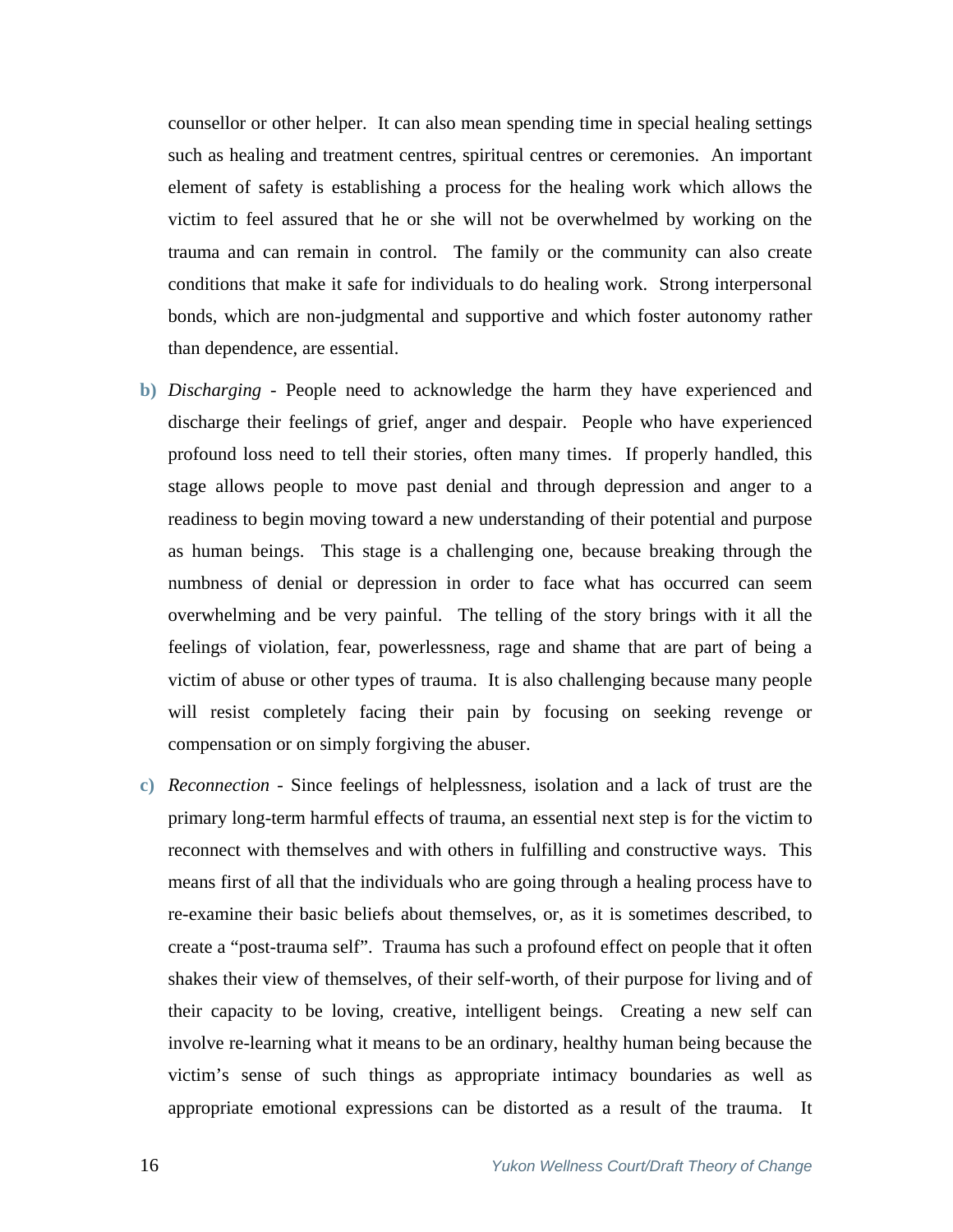involves changing both beliefs and values, as well as behaviour. It also usually means moving past a definition of oneself as a victim, forever powerless and fearful. It means accepting responsibility for the future and taking important first steps to become constructive members of society and to develop one's mental, emotional, physical and spiritual potential. As this new self is being born, the individual healing from trauma must begin developing trusting, caring relationships with others.

- **d)** *Building Capacity* Unless personal development is part of the healing process, individuals run the risk of continuing their dysfunctional ways of thinking and acting. It has been observed that the mental, emotional, physical and spiritual development can become blocked if people remain trapped in the early stages of trauma, such as denial, anger, depression, and violent or self-destructive behaviour. Once they have worked past these stages, they must actively begin learning and growing again in ways that allow them to develop their potential in all aspects of life. Some of the capacities and skills which need to be built include decision making, coping effectively with stress, effective communication and human relations, life skills concerning meeting basic needs and setting goals and priorities for life, exercising positive values and ethics, working with others on issues of common concern, having satisfying work and fulfilling career aspirations, and maintaining positive mental and physical health.
- **e)** *Building a New Pattern of Life* A final stage of the healing journey is building a pattern of life that ensures that the basic conditions of health and wellbeing are met. These conditions are sometimes called the determinants of health, and include such things as being able to meet basic physical needs; having a strong cultural and personal identity; feeling safe and secure; having mutually supportive relationships with family, friends and neighbours; having access to appropriate human services; being engaged in meaningful work and service to others; having a strong connection with life-sustaining values, morals and ethics; having opportunities to learn and develop throughout the life span; and having a voice in the decisions which affect your life.
- *2. Support for Understanding and Participating in the Criminal Justice Process*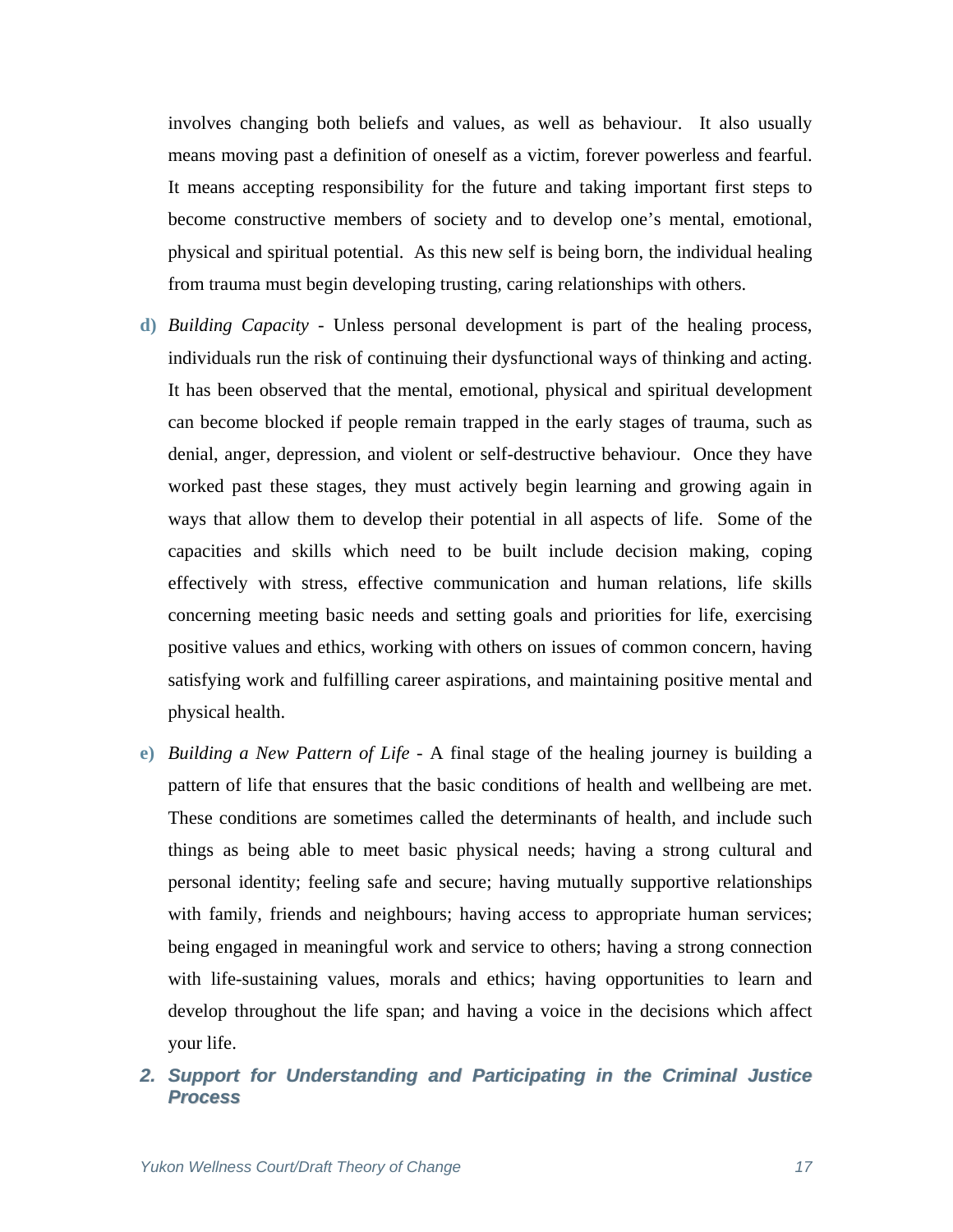This element in providing support for victims could include the following:

- **a)** information about how the criminal justice process works in general, and about their particular case, including the steps in the process, what role the victim can play, and how a sentence is determined;
- **b)** the opportunity to submit a victim impact statement (either orally or written) and support for the preparation of such a statement;
- **c)** the opportunity to contribute to a resolution agreement with the offender; and
- **d)** the opportunity to request a meeting with the offender to determine whether or not he or she is remorseful or to understand more clearly why the offense occurred.

## *3. Support for Achieving Reconciliation with the Offender if Appropriate and Desired*

 In some instances eventual reconciliation between the victim and the offender is appropriate and desired by both parties. The Victim Support program can provide assistance to all stages of such a process.

## **Therapeutic Program Characteristics**

 In order to be successful in the context of Yukon communities, the Community Wellness Court will need to pay as much attention to the process through which it delivers its program as it does to the actual elements (or content)  $9$  of the program. The following process characteristics have been identified as crucial to an adequate theory of change for the Court: a) cultural relevance, b) a holistic/integrated approach that targets individual needs, c) the healing and development of families and communities goes hand-

 $\overline{a}$ 

<span id="page-17-0"></span><sup>&</sup>lt;sup>9</sup>As described earlier in this document, the elements of a therapeutic program for offenders includes: a) acknowledgement on the part of the offenders of their responsibility for the consequences of their behaviour; b) intense supervision; c) therapeutic treatment and support related to the specific issues underlying the offender's behaviour that brings him or her before the court (e.g. addictions, cognitive impairment, and/or mental health challenges); d) personal and skills development); e) advocacy and other types of support related to daily living needs (e.g. housing, adequate income, supportive social network); f) incentives and sanctions; and g) graduation and transition to other community services. For victims, the following elements are essential: a) support related to recovery from the trauma of being harmed; b) support for understanding and participating in the criminal justice process; and c) where appropriate and desired, support for achieving reconciliation with the offender.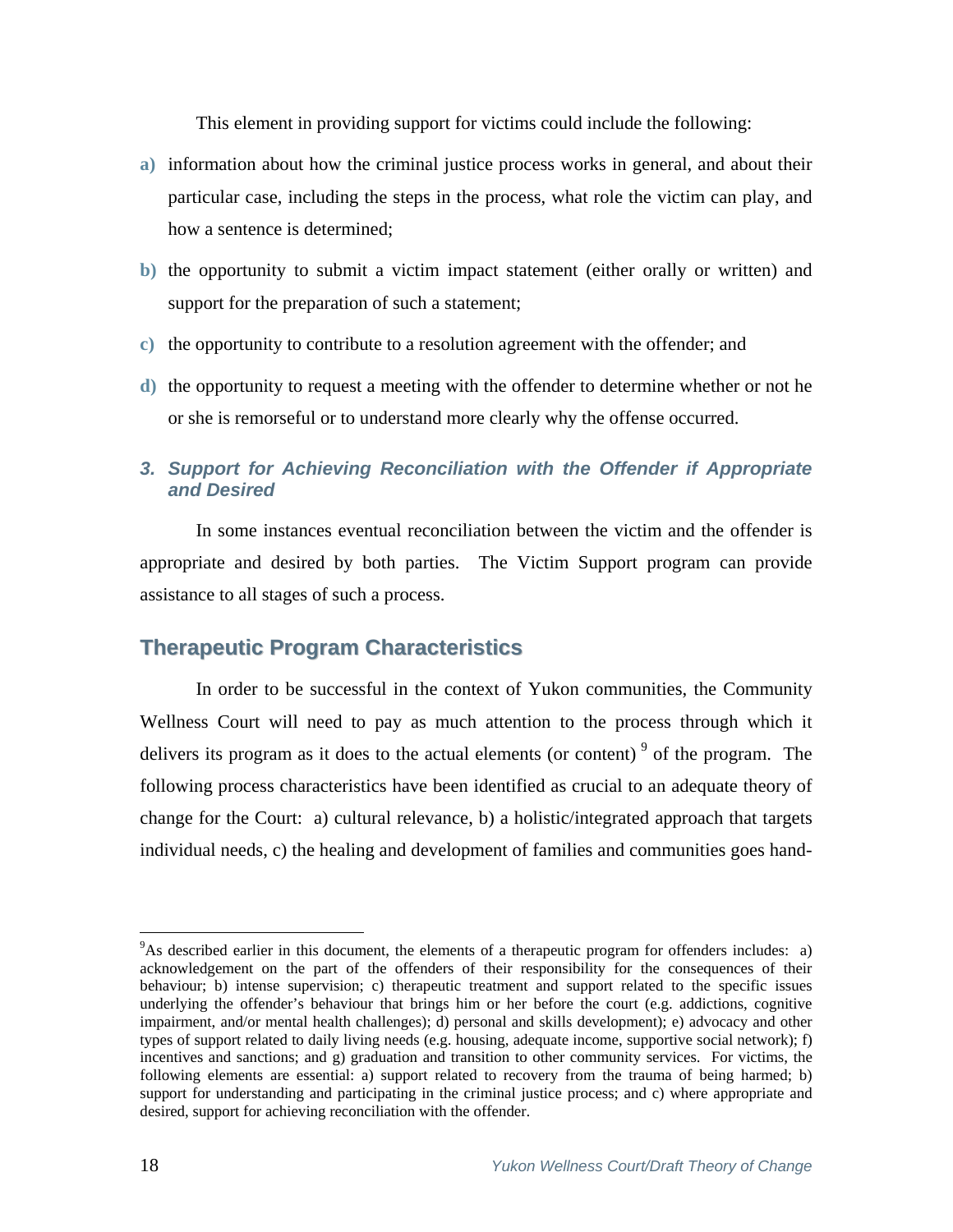in-hand with the wellness and capacity development of individuals, d) a trauma-based approach, and e) a learning-centered approach.

#### *1. Cultural Relevance*

Since, as stated earlier in this document, 70% of the current population of the Yukon correctional facility belongs to a First Nation, it is reasonable to assume that a significant proportion of the offenders who elect to participate in the Wellness Court program will also be First Nations individuals. The therapeutic program of the Wellness Court will therefore have to pay close attention to cultural relevance. Achieving this goal will require several simultaneous strategies.

- **a)** *Ensuring that First Nations organizations and representatives are fully engaged in all aspects of the Court's development and implementation* - This will require the channeling resources to First Nations governments and organizations to support their participation.
- **b)** *Using culturally appropriate healing models, strategies and resources* The use of medicine plants, ceremonial processes, medicine wheel teachings, sharing circles, elders and other cultural resource people—these are just some of the cultural resources that have proven to support the healing and rehabilitation of First Nations people. As each Nation has their own traditions, incorporating effective cultural tools and resources will require close collaboration with First Nations, as well as the channeling of resources to support these processes. [Note: Appendix A consists of a summary of key features of a First Nations approach to healing.]
- **c)** *Building the capacity of First Nations governments and programs, as well as First Nations civil society organizations to play their role in revitalizing justice programming in the Territory* – The Community Wellness Court requires partnerships with effective community justice programming (that includes prevention, treatment and aftercare support) in order to achieve its desired outcomes. Building the capacity of First Nations to carry out these functions will require capacity building support and resources.

#### *2. A Holistic/Integrated Approach that Targets Individual Needs*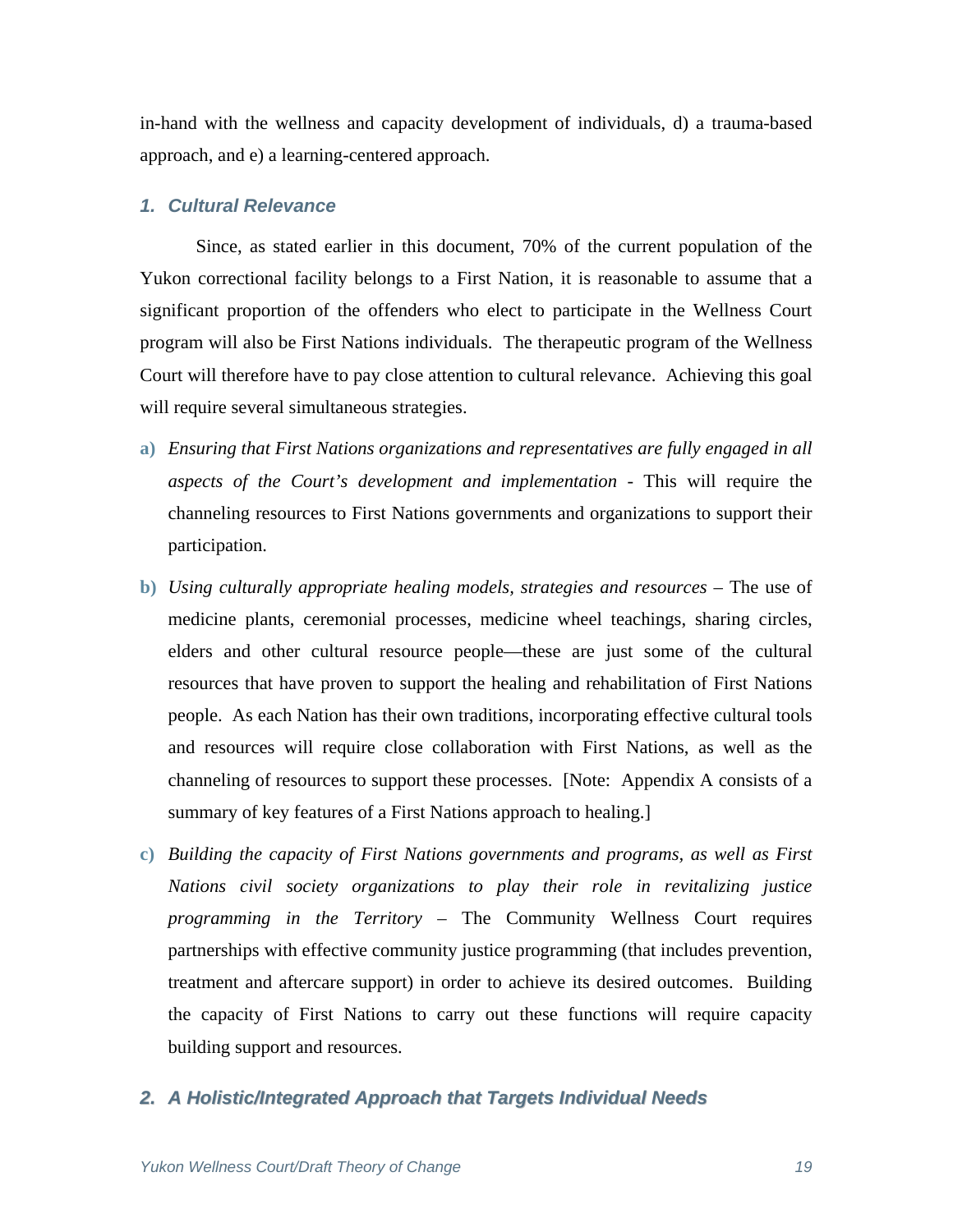The elements of the Wellness Court program cannot be seen as separate components. They have to converge in a strategic way to address the unique needs and circumstances of each participating offender or victim. In other words, an offender is unlikely to be able to maintain sobriety if he or she does not have stable housing and a supportive social network. Similarly, he or she will not be able to maintain housing without an adequate income or a clean and sober lifestyle. The needs of victims are also inter-related. Without support to heal from the trauma they have experienced, they will be unable to participate in the Court process in terms of providing an impact statement or resolution agreement. Assigning a primary case manager to each case and holding regular case conferences will support the implementation of an integrated approach. Careful thought about the composition of the program team to ensure that it includes the appropriate community resource people (including family members and elders where appropriate) is a key to success.

### *3. The Healing and Development of Families and Communities goes Handin-hand with the Wellness and Capacity Development of Individuals*

Families and communities are the womb within which individuals are born and develop. Unless these levels are healthy, individuals who have undergone an intense program of healing and development will have a very difficult time sustaining a positive life pattern. The Community Wellness Court will need to develop viable and creative partnerships with a broad range of community agencies, both governmental and nongovernmental in order to have a system-wide approach to strengthening family and community wellbeing and prosperity.

#### *4. A Trauma-based Approach*

The stated purpose of the Yukon Community Wellness Court is "to offer a therapeutic alternative for offenders with substance abuse problems, fetal alcohol spectrum disorder (FASD) or other cognitive impairments, and/or other diagnosable mental health problems to address issues related to the commission of their offences". Those that have worked with this population in the context of treatment and other community services agencies recognize that addictions and many mental health issues have trauma at their core, and that the ability of individuals with cognitive impairments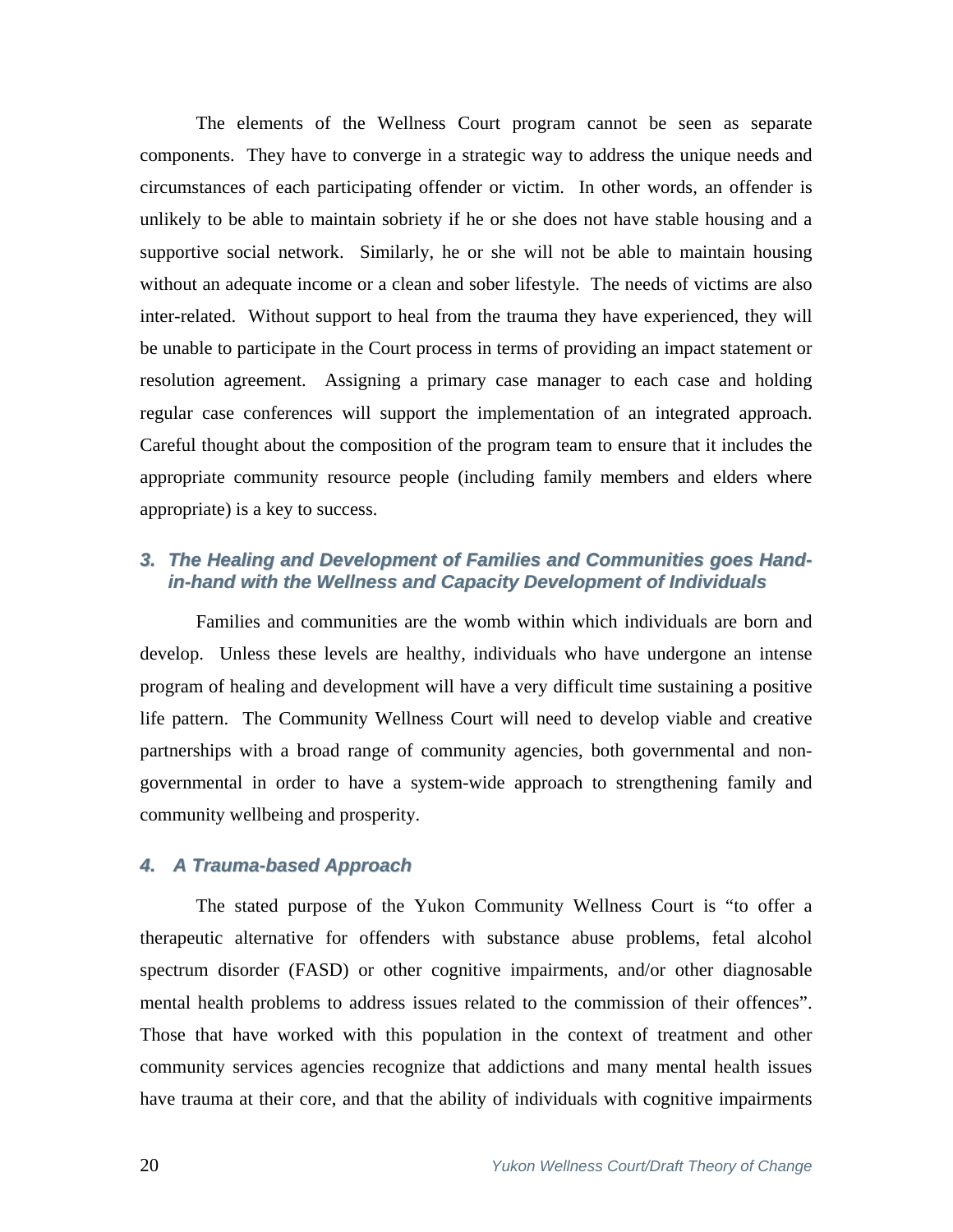like FASD to function to their capacity is also impacted by trauma. Unless what is termed in the addictions field as the "core issues", such as sexual abuse, grief, loss of identity, domestic violence, poverty and dependency thinking, are addressed, the presenting issues of substance abuse and other mental health challenges will persist. First Nations government programs and agencies have accumulated considerable knowledge and experience related to the impact of intergenerational trauma resulting from a history of colonization, missionization and bureaucratization and about the interventions that can make a real difference. For the Wellness Court to be successful, this experience and knowledge will need to inform its programmatic efforts to address the needs of offenders and victims.

#### *5. A Learning-centered Approach*

Although therapeutic courts have been operating in Canada for over a decade, what the Yukon Wellness Court is doing is unique. It is committed to building a justice model that is transferable to other northern communities. This means that the Court is entering new territory and will, in effect, have to "make the road by walking".<sup>[1](#page-20-0)0</sup> The Court will adopt a capacity-building approach in two primary ways.

**a)** *Building a community of practice with its primary partners* – A community of practice is a group of people who are connected by a shared task or issue. They take responsibility for their own ongoing learning and development in order to achieve excellence and to provide mutual support. The Court will be building a community of practice with its key partners and stakeholders to maintain a focus on continuous improvement. Quarterly participatory reflection sessions will ensure that the Court's activities are leading to its intended outcomes and are likely to ultimately have the sought-for impact. Annual broader stakeholder consultations will also contribute to a clear analysis of effectiveness and of capacity-building needs within the system. A learning curriculum will evolve from these sessions that will shape upcoming learning sessions.

1

<span id="page-20-0"></span><sup>&</sup>lt;sup>10</sup> This phrase is from the title of a book of conversations with Miles Horton of the Highlander Center and Paulo Freire entitled "We make the Road by Walking: Conversations on Education and Social Change", Temple University Press, 1990.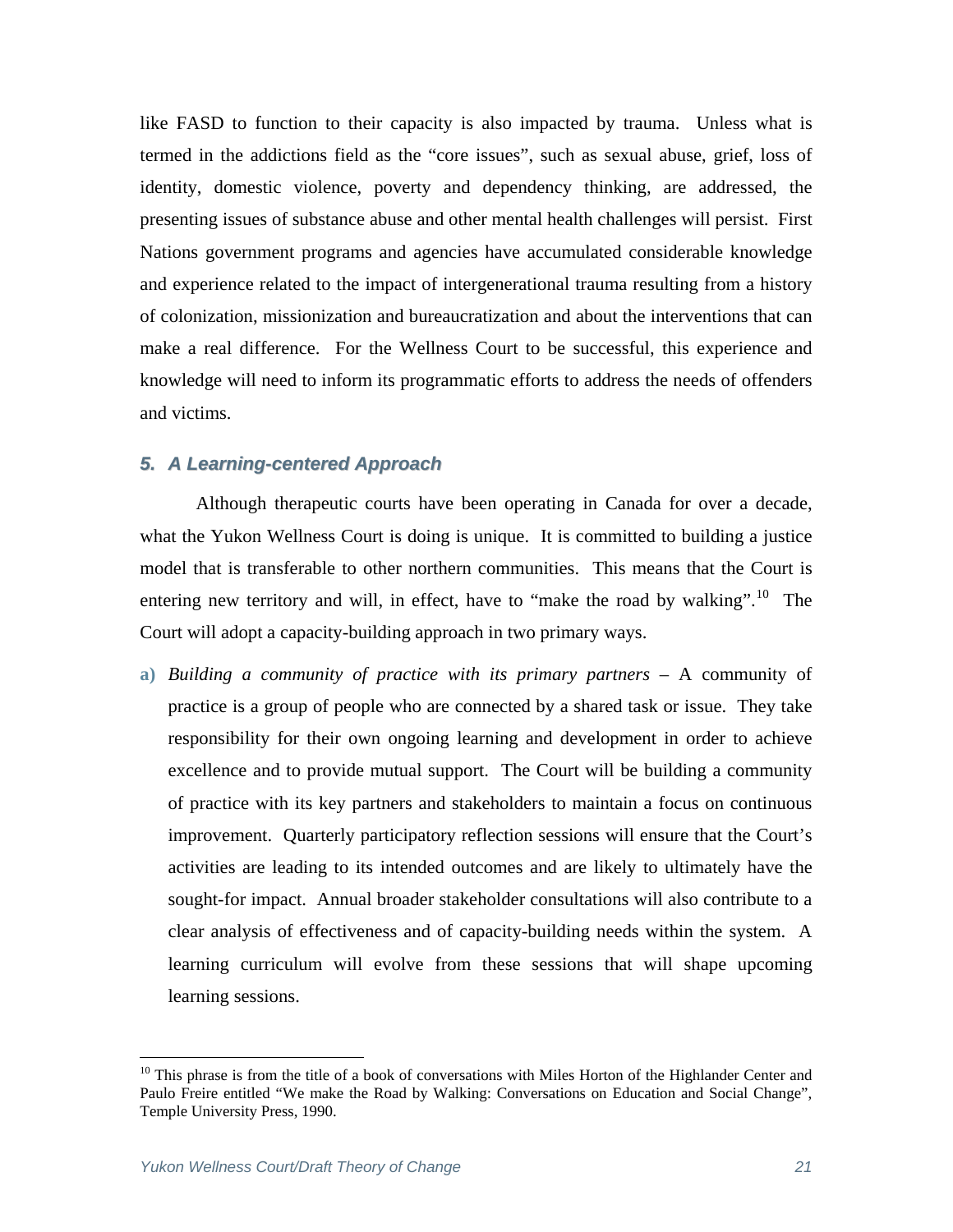**b)** *Building capacity for broad-based healing and community development initiatives* – There are many parts of the work that is required to bring about more sustainable wellbeing and prosperity in Yukon communities that is not within the direct mandate of the Court, yet the effectiveness of the work done by others will have a big impact on how successful the Court will ultimately be. The fourteen determinants of wellbeing listed in section related to the therapeutic program for offenders in a previous section of this document are one articulation of the whole system of conditions that need to be created to support individuals such that their risk of offending is low. The Court, through its support for community-based justice initiatives and through its collaborative approach to solving the underlying issues that contribute to offending will build the capacity of Yukon communities to become actively engaged in the healing and development work related to crime prevention, wellness promotion, and family and community development.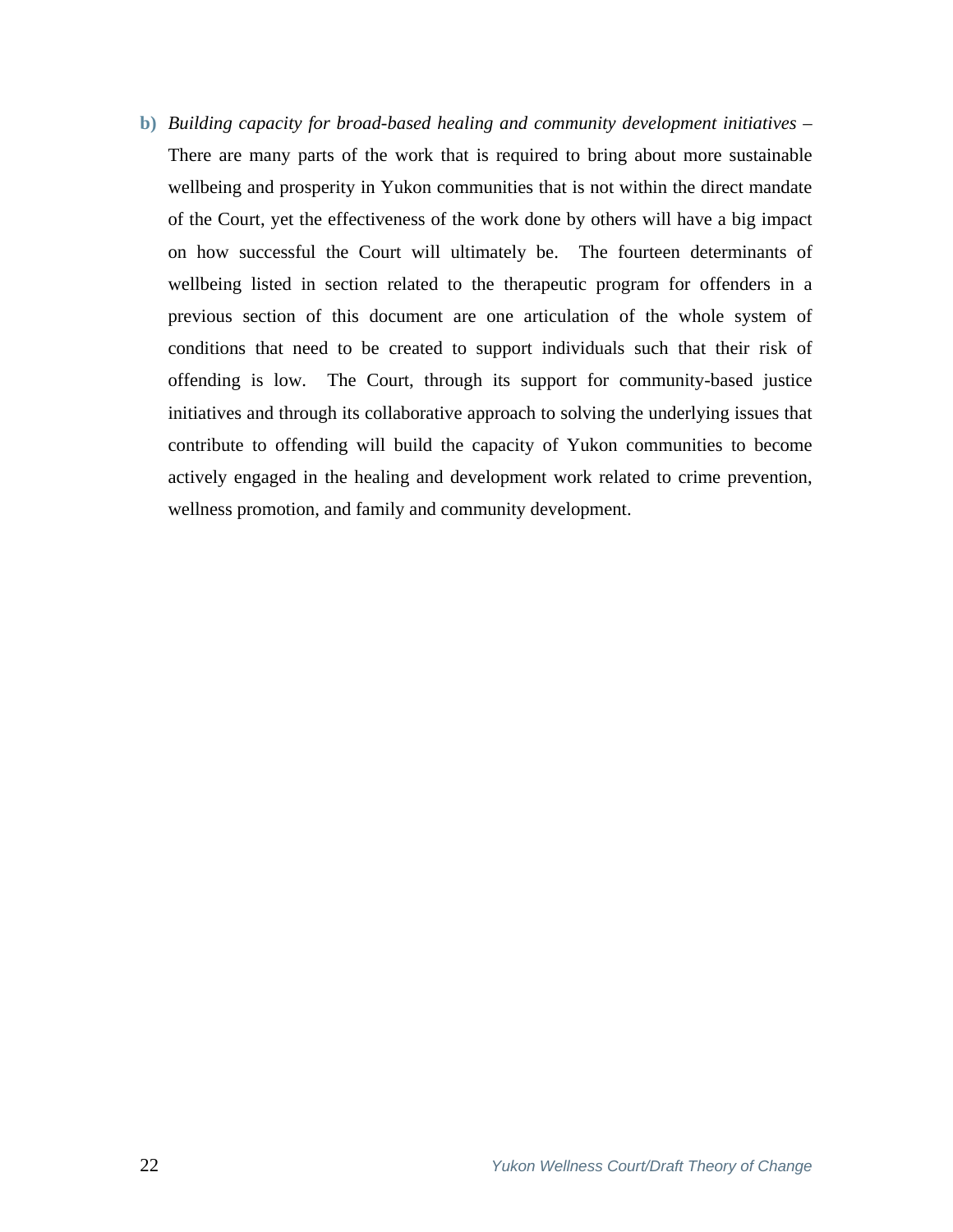# **Appendix A - Mapping the Healing Journey of Cana-dian Aboriginal Communities**

## **Introduction**

People access healing services for many reasons. Their life is out of control, they are hurting, their primary relationships are failing, they are in trouble with the law, or they have specific (presenting) issues such as addictions, physical or sexual abuse, chronic anger, depression, or a whole host of these and other problems in combination.

 At the root of all of these is trauma. People have been hurt, and most likely they have been hurt by others who themselves were hurt ("hurt people hurt people").

When we use terms such as "healing" or "therapy" it implies that someone is sick, that is that something is broken, lost or "out of balance" and that restoration is both necessary and possible.

 Indigenous people of the Americas have a particular cultural and historical legacy that has produced widespread intergenerational trauma (i.e., the hurt is passed down in families and communities across generations). This trauma resides simultaneously within individuals of every age, and within their family and community systems.

 From an Indigenous peoples' perspective, the healing and wellness-related services and programs need to:

- 1. address core healing issues related to trauma, and not just presenting problems such as addictions, abuse, chronic anger, depression, etc., etc.;
- 2. address three critical dimensions or domains within which healing needs to take place; namely, (a) individuals, (b) families, and (c) communities.

None of these can be effectively isolated and dealt with out of context with the others.

 During the past twenty years, a Native healing movement across North America has developed that has (collectively) learned a great deal about what healing is, what works and what doesn't, and how to utilize the strengths and assets of Indigenous (and other) communities to build and sustain healing and wellness interventions and services that make a real and lasting difference to the people they are intended to benefit.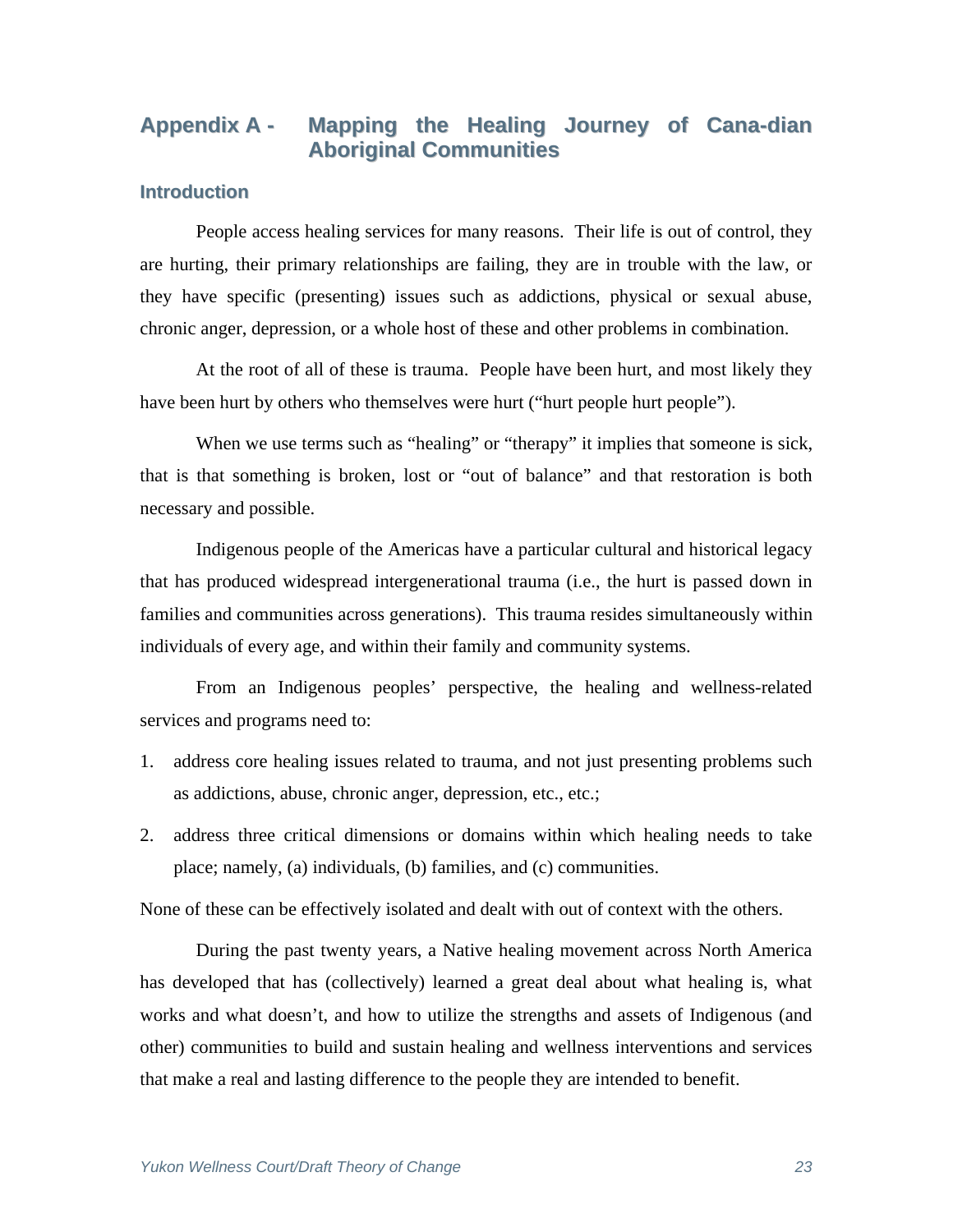## **Lessons About Healing and the Healing Journey[11](#page-23-0)**

The lessons learned about healing in North American Indigenous communities can be summarized in the following way.

- Healing is possible for individuals and communities. Both appear to go through distinct stages of a healing journey.
- The healing journey is a long-term process, probably involving several decades.
- Healing cannot be confined to issues such as addictions, abuse or violence.
- Healing interventions and programs have most impact when they take place within the context of a wider community development plan.
- Community healing requires personal, cultural, economic, political, and social development initiatives woven together into a coherent, long-term, coordinated strategy.
- Such a coherent strategy requires integrated program development, funding delivery and on-going evaluation.
- Healing is directly connected to nation building. At some point, there needs to be a merger of program efforts between community healing activities and movements towards self-government and community development.

## *What is Healing?*

1. Healing is a developmental process aimed at achieving balance within oneself, within human relationships and between human beings and the natural and spiritual worlds. It has to do with choosing to live in harmony with the basic values and teachings that are at the core of all Indigenous (as well as other) cultures. "Healing" actually describes a wide range of initiatives, impulses and efforts happening at the levels of the individual, the family, the community, organizations and institutions and the nation.

1

<span id="page-23-0"></span><sup>&</sup>lt;sup>11</sup> Adapted from "Mapping the Healing Journey" (2002). Lane, Bopp, Bopp and Norris. Solicitor General Canada, Ottawa and Four Worlds International [see www.fourworlds.ca/publications]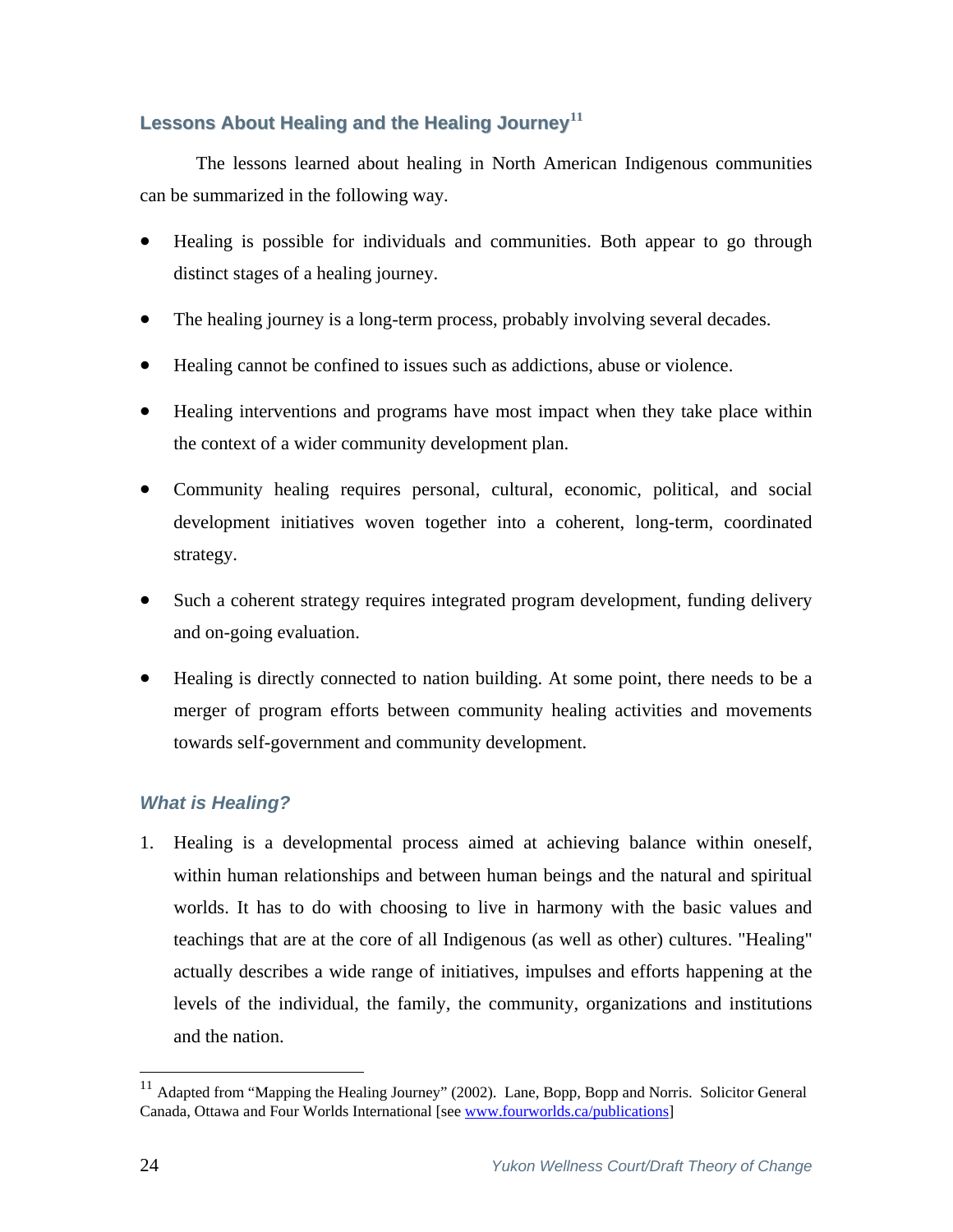- 2. The concept of healing in Indigenous communities focuses on wellbeing rather than on sickness. It focuses on moving the population toward wholeness and balance. It includes all levels of the community from individual to nation, and embraces politics, economics, patterns of social relations and the process of cultural recovery. To those schooled in the abstracted disciplines of Euro-American universities, such broadened definitions seem to include everything and therefore seem to mean nothing. The important point that Indigenous people keep making is that their way of life-which was an integrated *system* of many dimensions-was taken away and if healing doesn't mean restoring some form of life that can support human well-being, then what does it mean?
- 3. There are two distinct impulses within the community healing process. *"Healing as recovery"* essentially involves moving away from the pain and suffering experienced by a community in crisis. *"Healing as wellness*" involves moving towards and maintaining healthy patterns of life.
- 4. The healing journey may well take generations. It took generations for many communities to internalize the pain and trauma they now carry and it may take generations to move past them. Healing is possible, however, and although there will always be a need for programs to help people heal from the pain and suffering which is an inevitable part of life and to learn skills for healthy living, the type of intensive healing work which is now required will not necessarily always be needed. Currently, there are some special situations (such as the legacy of residential schools and years of colonialism), which require intensive healing work. In time this work is likely to shift from recovery to rebuilding new patterns of life.
- 5. *Healing as Decolonization***.** At this point in history the healing journey has a lot to do with overcoming the legacy of dependency and dysfunction that are the result of decades of colonization, missionization and residential schools. The term "healing" refers to restoring human and community integrity and wellbeing that were destroyed by the aftermath of such historical trauma. It is certainly not confined to the restoration of mental health and the ending of dysfunctional behaviors such as abuse, addictions and violence, though it does, of course, include these things. Those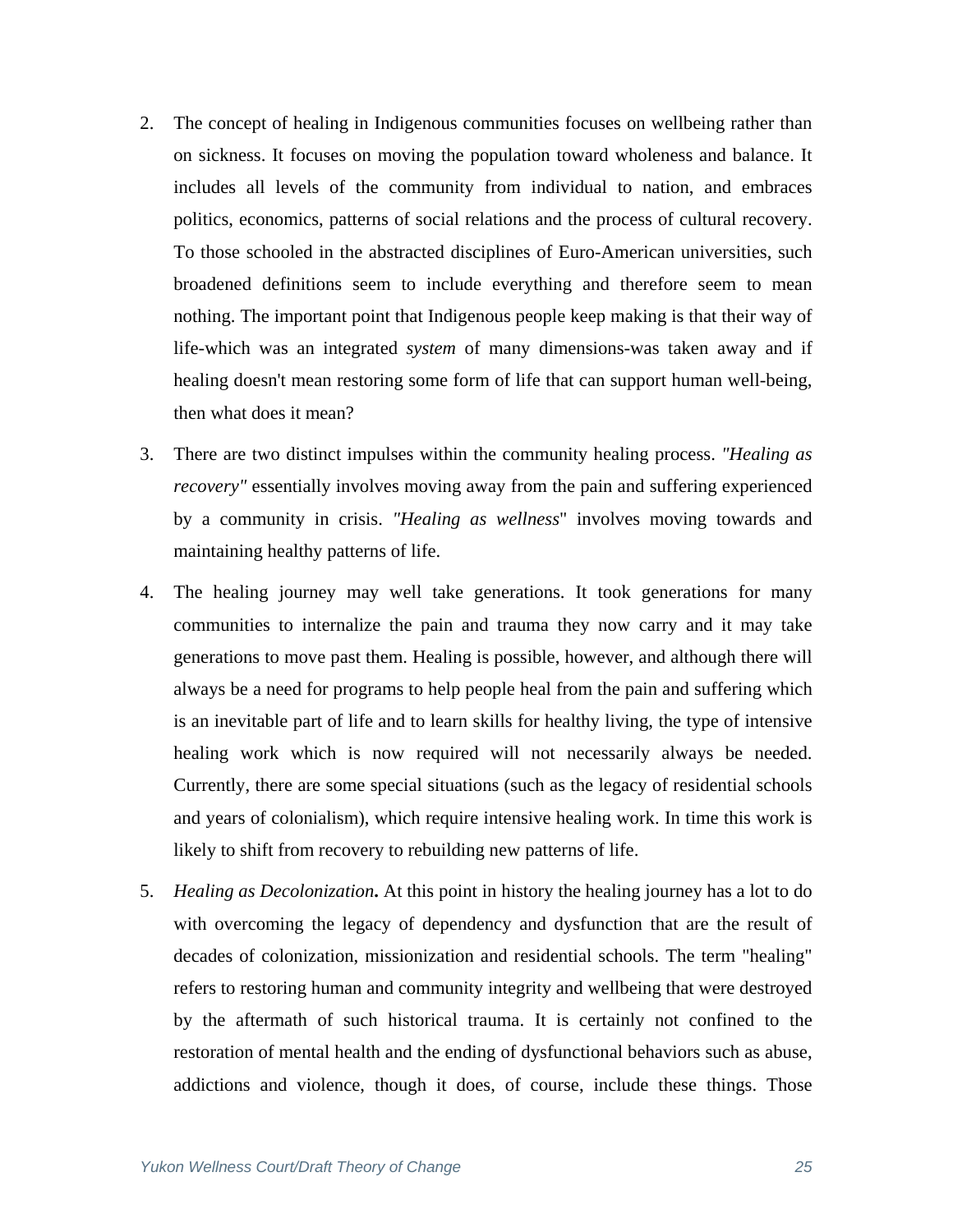working on the front lines of it sometimes describe community healing as "decolonization therapy".

## *The Community Healing Journey*

- 1. The healing process seems to go in cycles. There are periods of great movement and apparent growth and periods of stagnation and retreat. This is true of any learning endeavor, from an individual mastering a new skill to an organization reorienting itself around new principles. It is very important for those leading and supporting healing to understand the learning process. Often what seems to be stagnation and retreat is actually a plateau on which important consolidation and learning takes place. The periods of rapid growth are invariably preceded by long periods where "nothing much happens." Learning how to track these cycles is an important step in itself so that people can gain an appreciation for the type of work that must be done at the various stages of the journey.
- 2. Periods of rapid growth and development are often triggered by a crisis of some sort. If properly managed, such crises can create opportunities to mobilize people for rapid learning and coordinated action. Once the crisis loses its edge (either because the issue is dealt with to a significant extent or because people become discouraged, apathetic, bored, etc.), the healing process can really bog down as well. Because the healing work has become organized around a series of crises, it can be very difficult to shift gears in order to take advantage of new opportunities to mobilize the community to take responsibility for its problems.

## *The Individual Healing Journey*

- 1. People can heal, change, learn and grow. There are inspirational and effective leaders of healing processes nationwide who are a living testament to the possibility of transformation. Program initiatives across the country clearly demonstrate the lifealtering power of engaging individuals (no matter how unhealthy they may be) in a long-term, systematic transformation process leading from dysfunction to wellness.
- 2. The personal and community healing journeys go hand-in-hand. The leaders of the healing movement have to pay careful attention to their own wellness or they will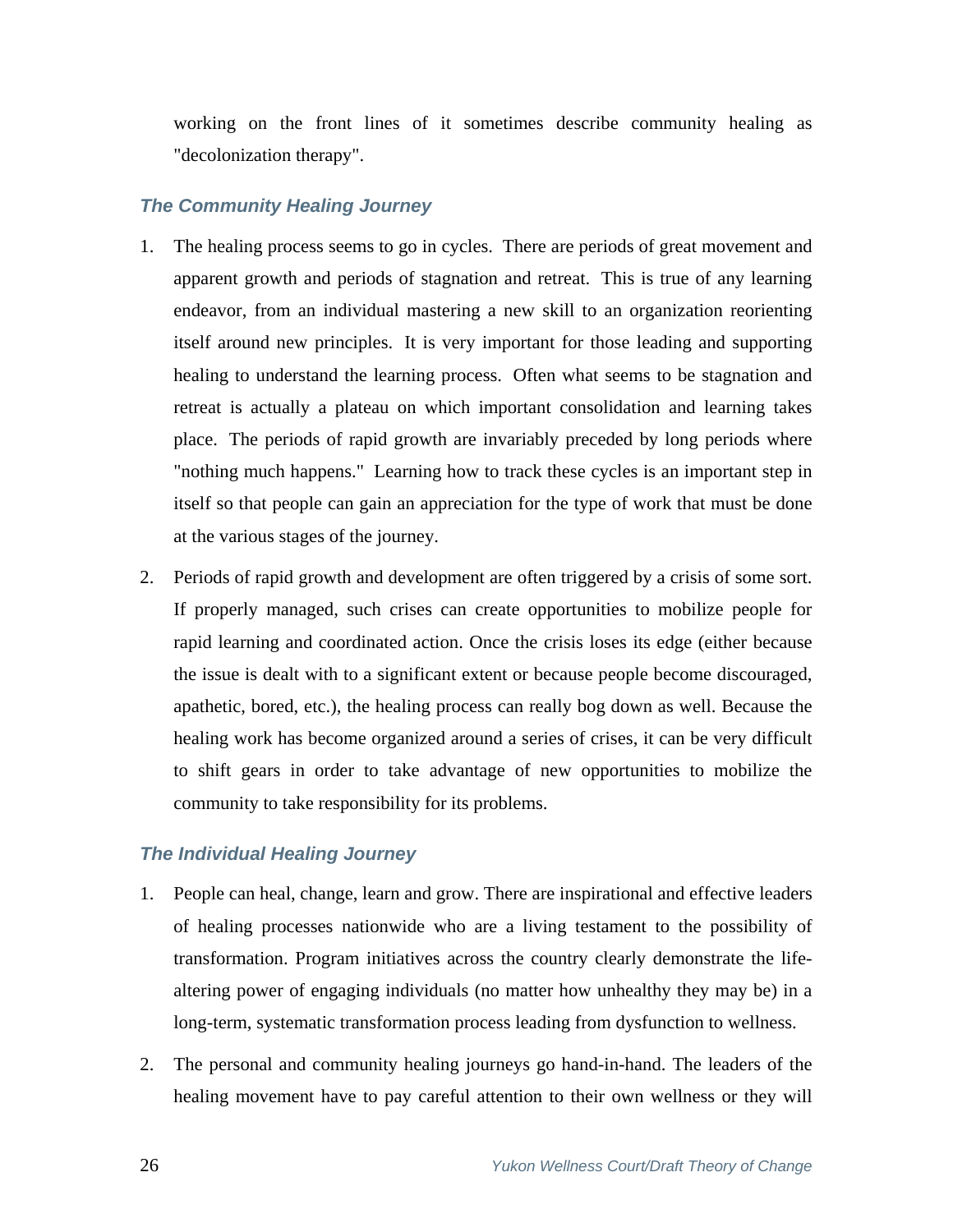not be able to work effectively in their communities. At the same time, progress with the general wellness levels in the community gives the leaders the courage to continue and eventually the human resources they need to build on.

- 3. It is not possible to talk about "healing" or the "healing journey" in one simple definition. We can talk about the attributes that someone acquires through personal healing. For example, healthy people do not need to control others, are not crippled by fears from the past and have gained skills to look after themselves. They have strong confidence and self-esteem, respect themselves and others and can listen to what others say about you without taking it inside.
- 4. It is also possible to talk about healing in terms of the medicine wheel. Healing involves the whole person-body, mind, spirit and feelings. It involves the whole individual, the whole family, the whole community and the whole nation. It involves the whole cycle of life from childhood, to the time of youth, to our adult years and to eldership.
- 5. People only begin their healing journey when they are ready and that is often when they hit bottom. At this point, when they are in danger of losing something (i.e. their freedom, their relationship, their children, their job), people are ready to work. We have to be ready to work with people when they are ready (not in our time frames and on our terms).
- 6. Every recovering individual needs to have a dream (i.e. a vision and a plan) that lays out a pathway to a better future. The dream grows as people go further on their healing journey. For some the dream may entail getting more education and training. For others it may mean having access to credit or investment dollars. For still others, it may mean building viable partnerships or obtaining needed support and approval from the community leadership.

## *Elements of the Healing Journey*

1. Many different healing methods and modalities have been tried in communities. The lessons, both from community experience and the literature, is that there are many ways that are of value. Nothing works all the time or is appropriate for everyone.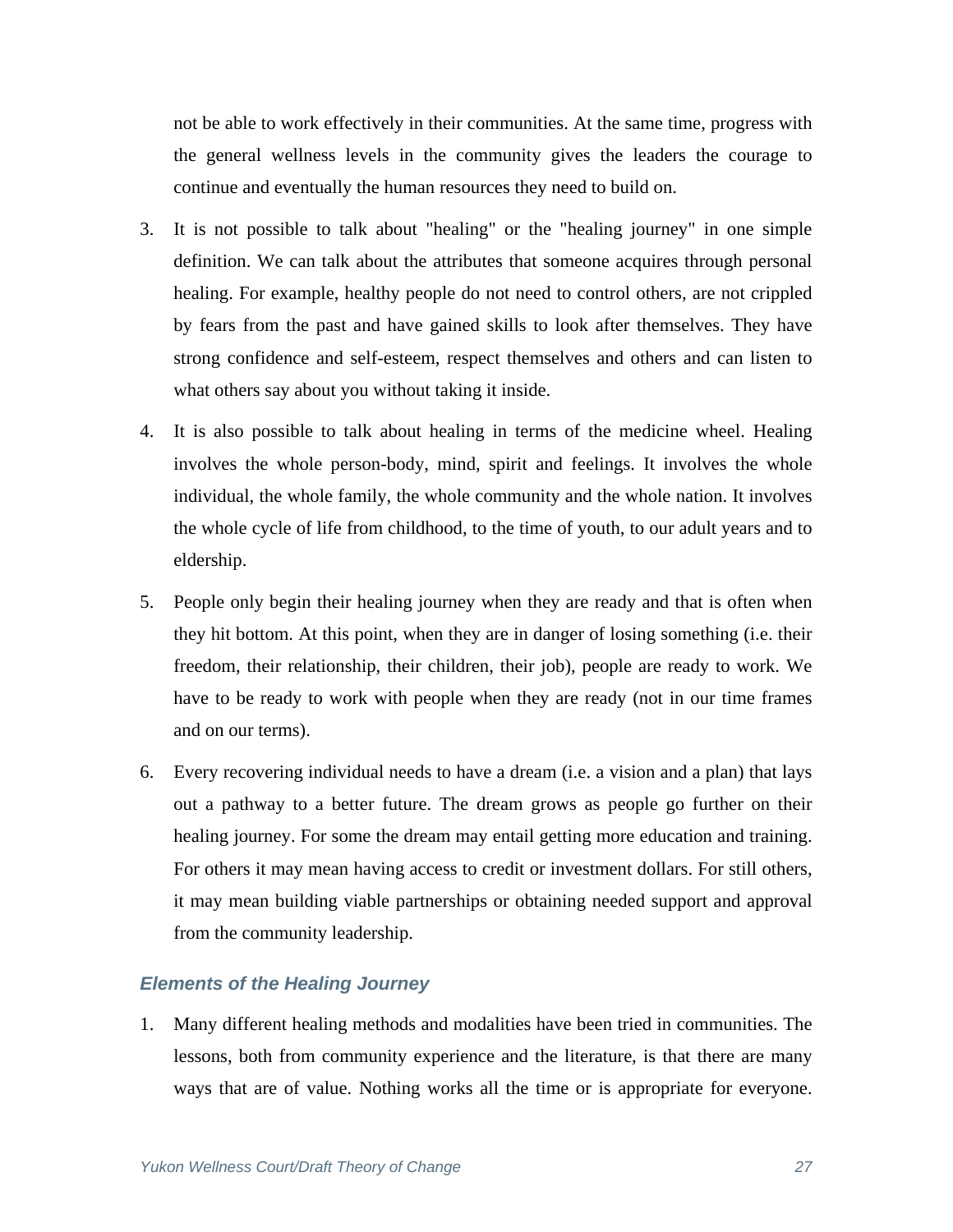Body therapies, breath-work, spiritual healing, energy work, individual and group counseling approaches (of which there are more than 200 different documented forms), participation in traditional healing ways, participation in religious activities, recreation, skills training, arts and music, support groups, relaxation techniques and mind/body practices all have something to offer. Skilled helpers in communities are aware of the multiple entry points available and are able to guide different people to a modality that will be helpful for them.

- 2. A major piece of the healing journey is understanding the past. What happened to us? What choices did we make that led to the layers of hurt? What was done to us? What did we lose? What did we use to have that we need to recover or rediscover?
- 3. "Forgiveness" is a controversial concept, given the justice-related issues connected to the legacy of residential schools. Nevertheless, forgiveness is an *essential* part of healing. Unless people learn to forgive (not forget), they are still holding onto feelings that hurt them. The healing journey requires taking full responsibility (as individuals, families and communities) for the work that needs to be done to overcome that legacy.
- 4. Often it takes a crisis (such as a disclosure of abuse on the part of a prominent person) to help the community overcome its denial that a problem exists and to recognize the need for healing.

#### **The Individual Healing Journey**

#### *Stage 1: The Journey Begins*

*The healing journey of individuals often begins when they come face to face with some inescapable consequence of a destructive pattern or behavior in their life or when they finally feel safe enough to tell their story.*

 They may have spent a significant part of their life unaware or denying that the pattern is destructive or may have believed that the rewards of the behavior outweighed the costs. But here they are (in jail, facing other legal consequences, pregnant, their spouse leaves, fired from work, tired of living this way, losing their kids, someone close dies, a spiritual awakening, being confronted, etc.) with some desire to change the way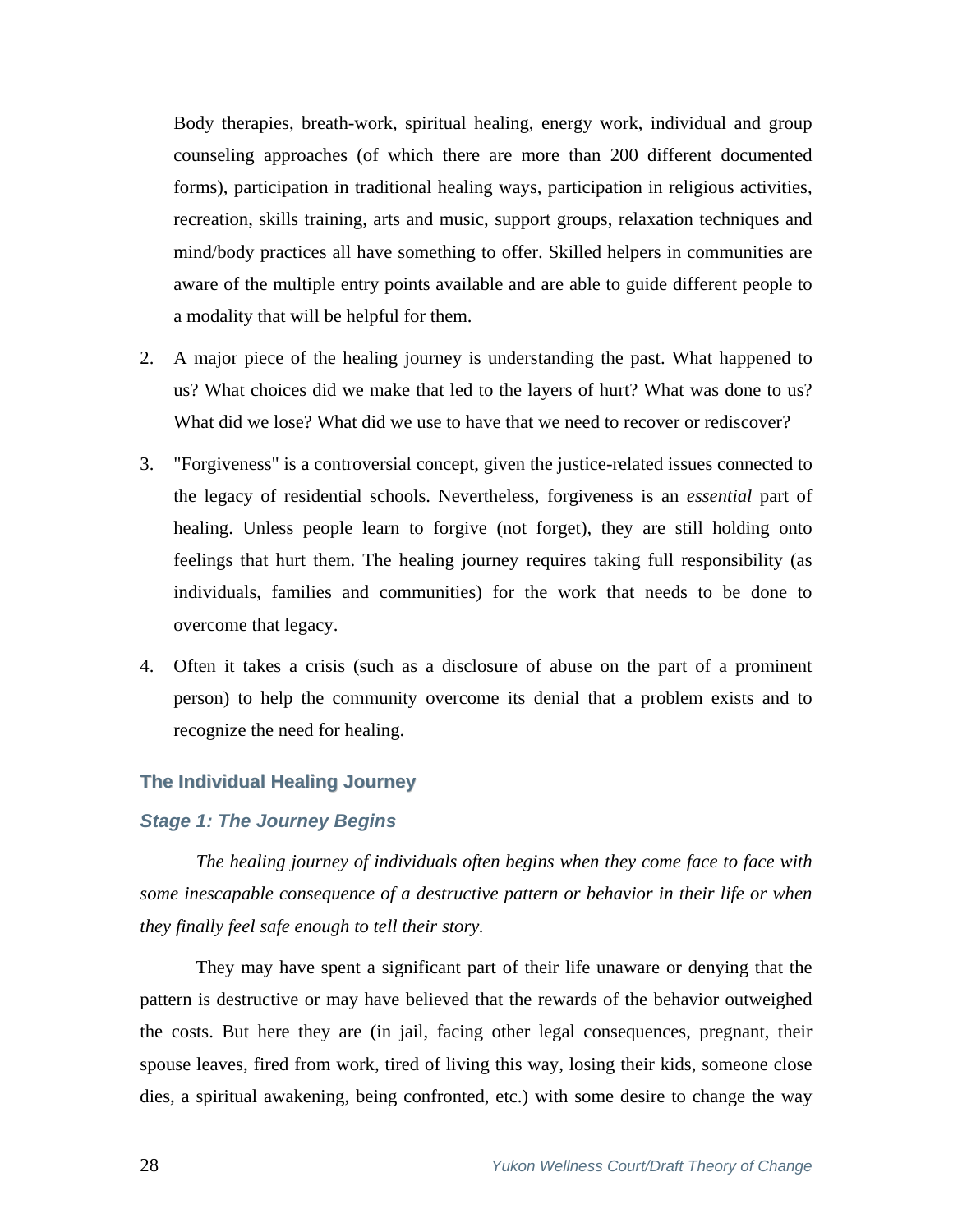things are. The answer must be to stop the behavior. At this point people often enter some kind of treatment/therapy/support group or they may do it alone. Either way, the healing work remains the same. Often people make many attempts to start their healing but retreat again into denial and pain. When the threat of consequences outweighs the fear of opening up and trusting others or when people feel "sanctuary" (i.e. a sense of safety) in the relationship they develop with those working to support their healing then the journey can really begin. Usually the first steps involve telling their story, at first just to get it out and later to understand how the story is related to the pain and dysfunction in their lives.

 It can be very hard to stop the behavior. The consequence of stopping may appear worse than continuing. People may go through many cycles of relapse and recovery. They may become stuck in this cycle for years - even a lifetime. The cycle will continue until they address the primary driving forces that gave rise to and maintain their patterns of dysfunction and addiction. There are two main reasons for this.

- 1. Substance abuse is usually a whole lifestyle and most addicts are part of an addictive sub-culture. Whether addicts get involved with the substance and then progress to the lifestyle or gain a sense of belonging within the sub-culture and find that substance abuse is the price of entry, their lives become oriented around a culture of addiction. Within this addictive sub-culture, the addicts' basic human needs are met - albeit in a way that has very high costs. Their friends and family, their group membership and sense of belonging, their activities, their daily routines, their diet, their social role, their sense of purpose and order, their dress, their language, their sexuality, their rituals, symbols and music, their livelihood and much more are shaped by the addictive sub-culture. Their whole world and identity are bound up with it. "Quitting" is like trying to get out of a moving vehicle. Treatment is not simply competing with the intoxication experience; it is required to provide an alternative pattern of living. Many people learn this the hard way when they return home from treatment centres.
- 2. Once the addictive behavior is stopped, traumatic feelings and fearful consequences often surface. Feelings of shame, worthlessness, anger, rage, grief, loneliness, guilt, depression and sadness may have festered and built up for years. Once addicts "quit,"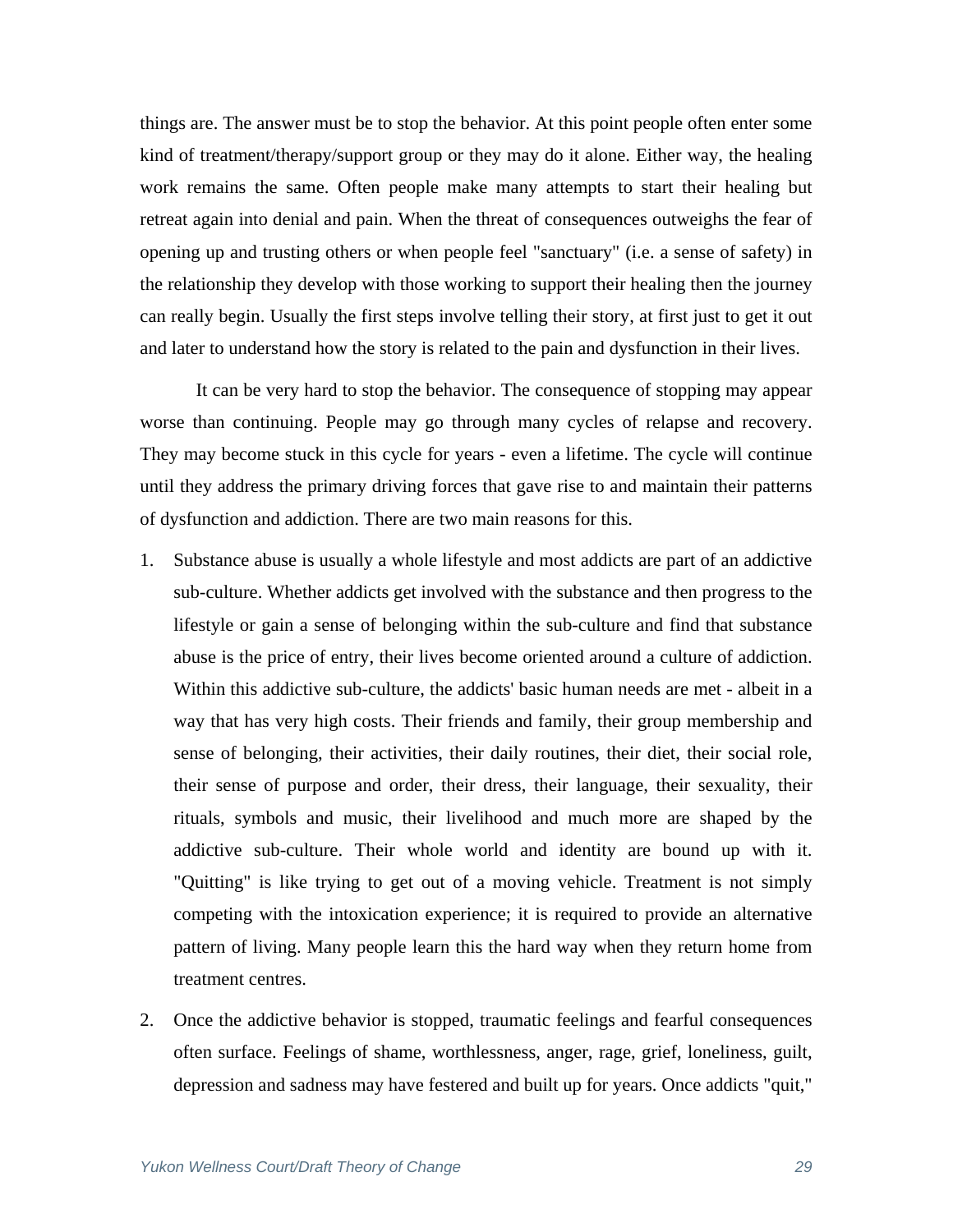they become aware that such feelings dominate their inner landscape. They are likely to face terrifying ordeals - confronting abusers, being confronted by victims, accepting one's inner nature or calling, taking responsibility for one's life. They may have no effective coping strategies to replace the addictive behavior itself. A vicious cycle can ensue in which the addiction is used to treat the symptoms brought about by the withdrawal from addiction or just the complexities and stresses of daily life itself.

3. The healing journey seldom means returning to a previous healthy life. It is a rite of passage that requires a separation from the old identity, a period of learning, guidance and support and the forging of a new identity, new patterns of life and new relationships.

## *Stage 2: Partial Recovery*

*At this stage individuals have mostly stopped their addictive behavior, but the driving forces that sustained it are still present.*

 At this stage the journey involves struggling to uncover the roots of trauma from the past that caused the pain and dysfunctional behavior. It can be slow and painful work, but it can also be tremendously exhilarating. While the recovery is precarious, people often experience enthusiasm, excitement and renewed energy. They are doing something with their lives. They make discoveries about themselves. They may join new communities within which they gain acceptance and which rewards them for participating in the healing process. A new vision of possibility emerges. During this transition stage people need a lot of support. Many become involved in healing communities of some kind, whether they be therapeutic (such as A.A. or community treatment programs), religious (such as a church group) or focused on traditional cultural ways. These groups often meet many needs that were previously met by the addictive lifestyle and people may fully and wholeheartedly immerse themselves in this new "culture" (in some cases for the rest of their lives). The culture of recovery replaces the culture of addictions.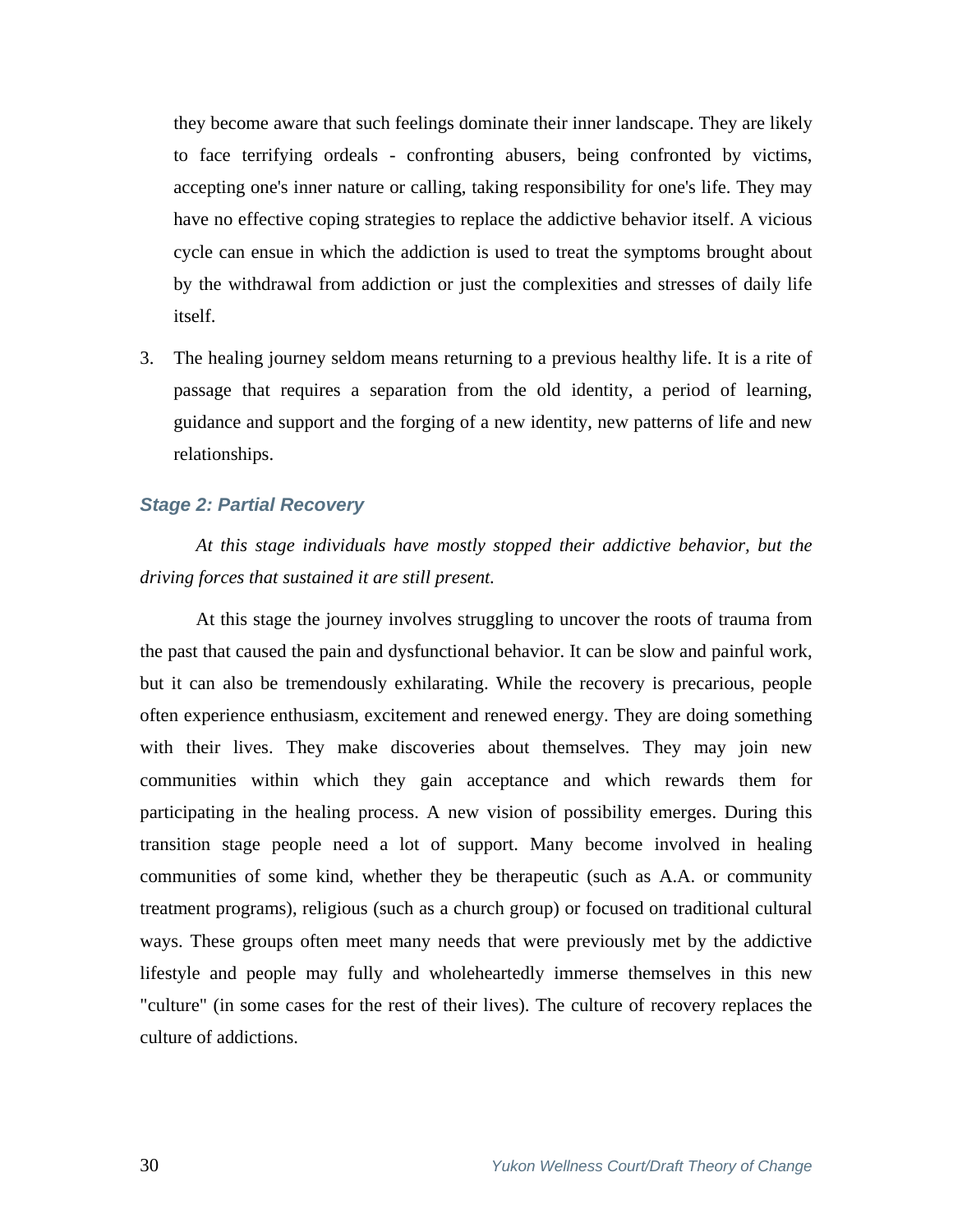#### *Stage 3: The Long Trail*

*Once someone has reached a hard-won sense of stability, it takes a great deal of courage, discipline and motivation to continue in the healing journey.*

 The momentum begins to wear off, the length of the journey becomes apparent, support may drop off ("she's just obsessed with healing!"), opposition may be encountered ("Why can't she just let sleeping dogs lie?") and there is life to get on with. Many people stop doing the healing work once the pain becomes bearable or once life seems manageable. This can be a dysfunctional stability where the old behavior is no longer dominant ("I'm sober") but the consciousness that generated it still exists. It may come out in what seems to be less drastic or destructive ways. It may manifest in unhealthy and compulsive relationships with people, work, food, tobacco and gambling.

 Ultimately, this stage is about developing a new identity and life pattern. It may be long, slow work. There may be long periods of stagnation, enlivened by periods of growth and change. There will be many mistakes made, many lessons to be learned. New strategies and patterns will be tried on. Some will fit and some won't. Each person must find his or her own way through.

It is hard to walk this path alone. There are many things that can help a person to keep going: renewal experiences, supportive community, guides and mentors, participating in a disciplined path (such as traditional ceremonial cycles and activities) and on-going education. Much of the work is invisible because a person is building new foundations, putting down new roots.

#### *Stage 4: Transformation and Renewal*

*Ultimately the healing journey is about the transformation of consciousness, acceptance and spiritual growth.*

 At this stage of the journey, it is no longer about dealing with the demons of the past. It becomes an attraction to a higher vision. There is a conscious determination to build one's life and community around life-enhancing principles (spiritual laws, original teachings, healthy virtues, etc.). There is a conscious articulation of the vision that motivates and draws you. The experience of the hurt self diminishes and the experience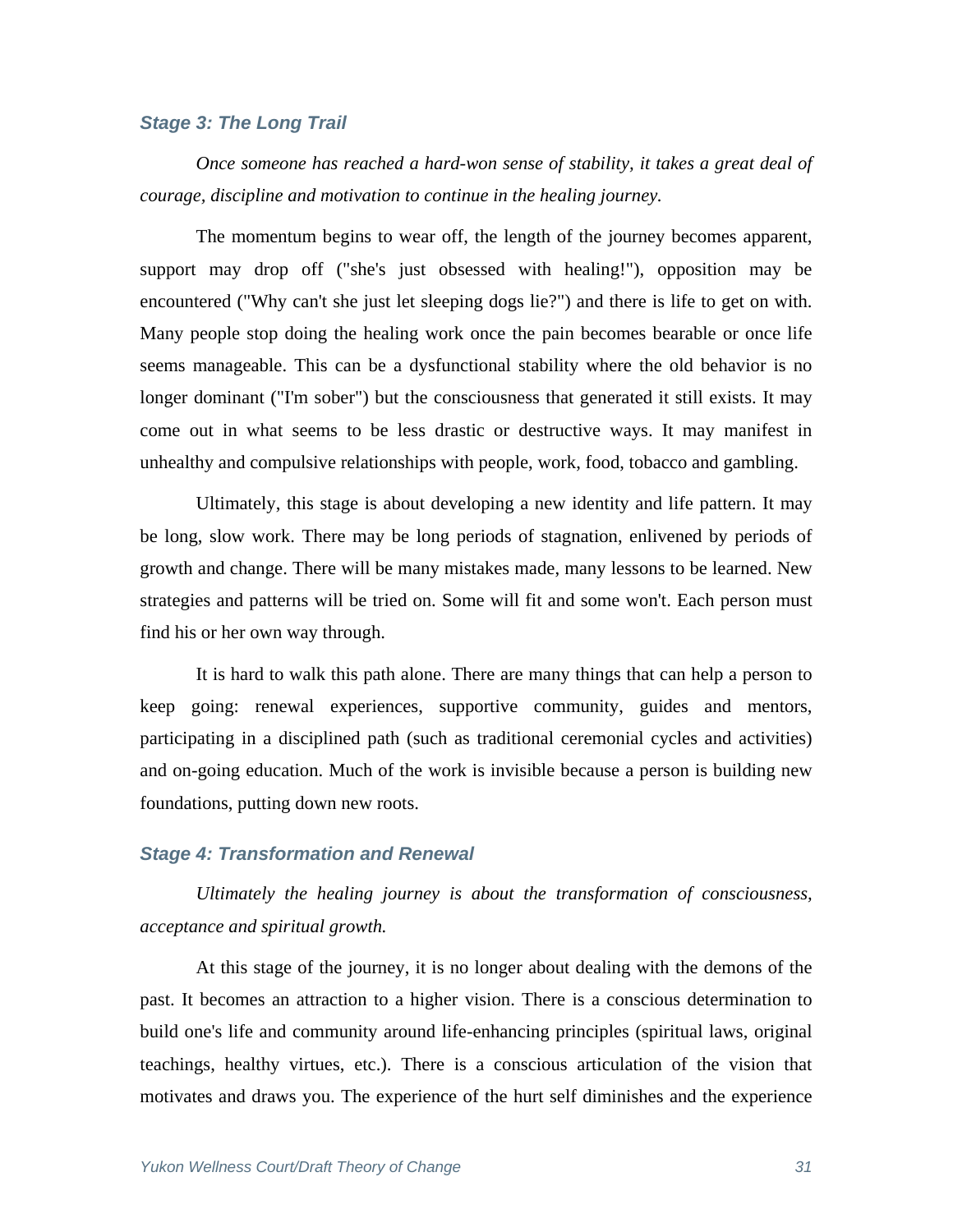of universal self grows. As one's consciousness becomes more fully aligned with lifeenhancing principles, one's outer life also naturally goes through profound changes. New relationships emerge. New pathways of expression and of service to the community become important parts of an emerging pattern of life. At this stage it often happens that people no longer need the "culture of recovery" and so participation in "healing" activities declines. Nevertheless, the self-centered focus of addictions has been replaced by a much more outward-looking orientation to serving others and a personal identity of dysfunction is replaced by a much richer, deeper identity anchored in culture and community.

#### **The Four Seasons of Community Healing**

#### *Background*

*The community healing process seems to go through distinct stages or cycles. Four distinct stages have been identified:* 

*Stage 1: The Journey Begins (Thawing from the long winter)* 

*Stage 2: Gathering Momentum (Spring)* 

*Stage 3: Hitting the Wall (Summer)* 

*Stage 4: From Healing to Transformation (Fall)*

 Taken together, these stages form one type of "map" of the healing process, which can be useful both for understanding the current dynamics of the community process and determining future actions and priorities. It must be stressed at the outset that these stages are only approximate models of complex real-life events. They are not "the truth" although there is truth in them. They also do not take place in a linear way. They are more like ripples unfolding in a pool, where each new circle contains the previous ones. Following a review of this model by the six partner communities, it should be stressed that the cycle identified here could just as easily begin in the spring. The important thing is that it is a cycle.

 As each stage progresses, those involved further develop their understanding and power to transform existing conditions. This development is primarily driven by a dynamic cycle of action and reflection that generates learning.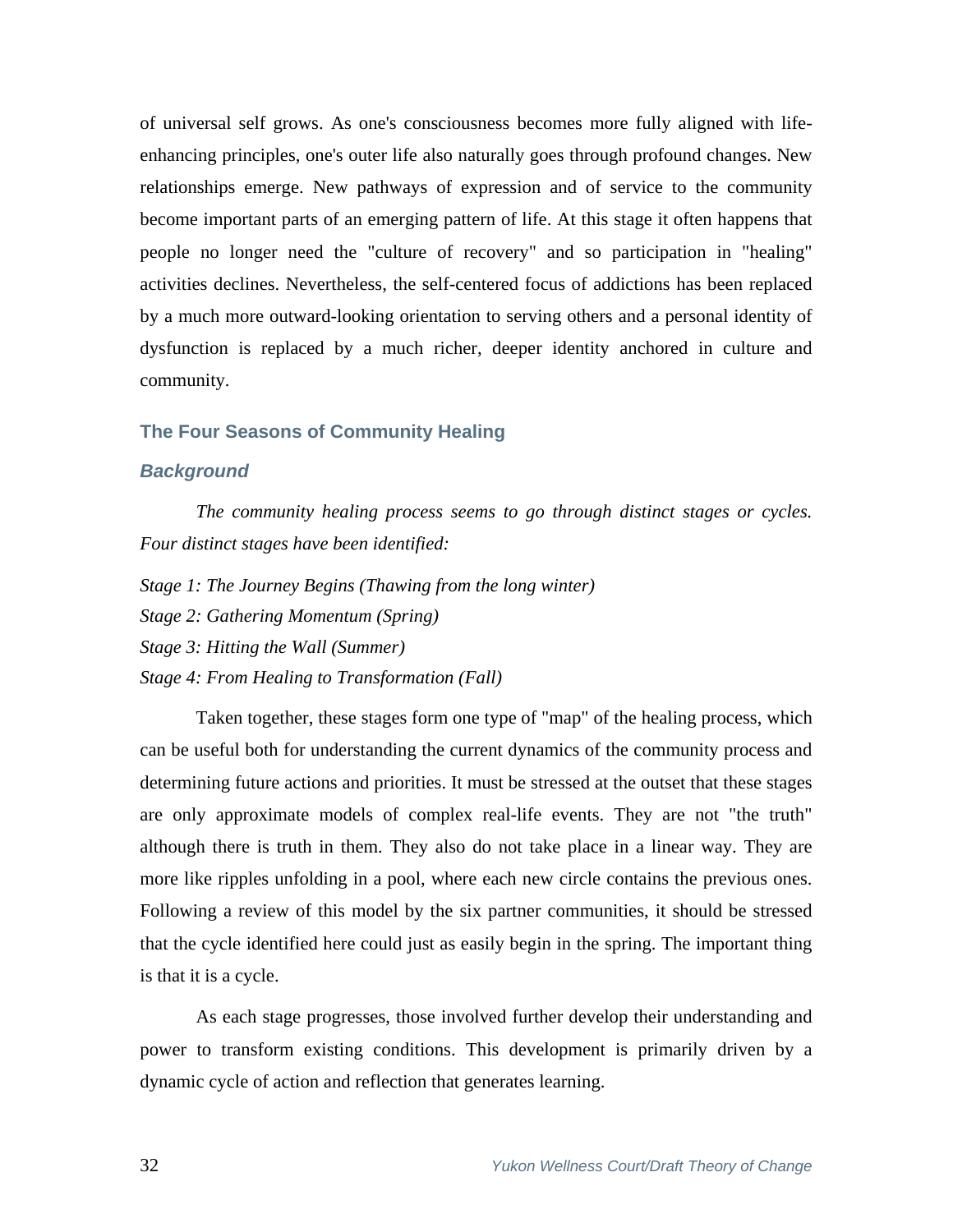#### **Stage 1: Winter - The Journey Begins**

*This stage describes the experience of crisis or paralysis that grips a community. The majority of the community's energy is locked up in the maintenance of destructive patterns. The dysfunctional behaviors that arise from internalized oppression and trauma are endemic in the community and there may be an unspoken acceptance by the community that this state is somehow "normal".* 

Within this scenario one of two things may happen:

- 1. Key individuals begin to question and challenge the status quo, often making significant shifts in their own lives. Their personal journey is often characterized by service to their community as they begin to reach out to other individuals to provide mutual support and initiate healing and crisis intervention activities. These activities often are undertaken at great personal sacrifice and they frequently encounter intense and very real opposition from within the community.
- 2. Another starting point is the program route, in which existing programs and agencies, often frustrated with their inability to affect the scale of the crisis they find themselves dealing with, begin to work closely with other allies in the community to develop a wider strategy. Often interagency groups are formed and begin planning collaborative interventions and initiatives.

 Both starting points lead to similar effects. "Healing" begins to make it onto the community agenda. Core groups begin to form that are oriented around health, healing, sobriety, wellness, etc. and these groups begin to lay the foundation of an alternative reality, often with significant support from outside the community in the early stages. Another key source of support and inspiration at this stage are key elders who have kept the cultural ways alive.

## *What is driving this stage?*

One or more of the following:

• Dedicated key individuals (often women) responding to their awareness that things are bad and there is an alternative.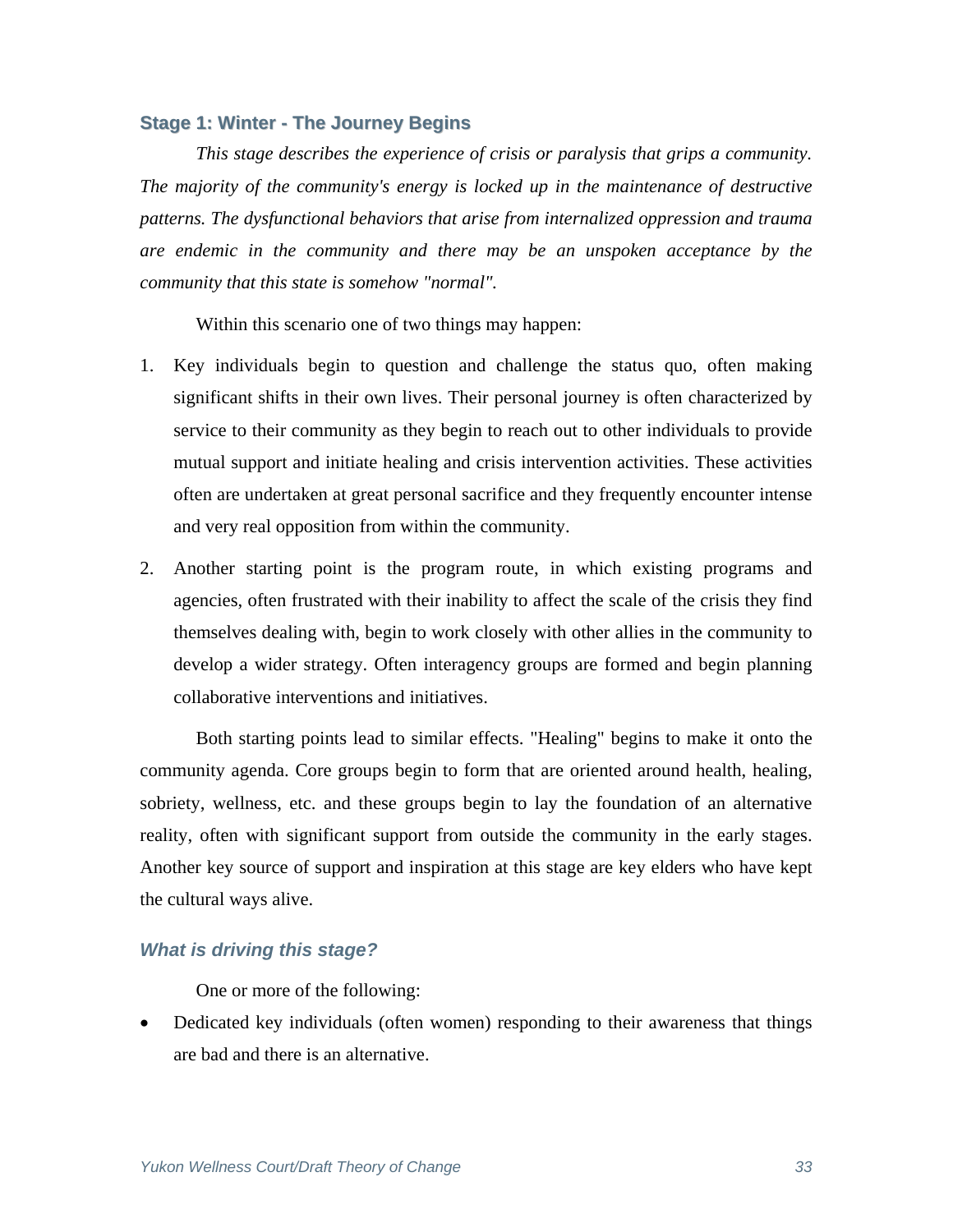- Leaders and staff within programs tasked with addressing the consequences of some part of the "crisis".
- Visionary and courageous political leaders within the community creating an "enabling climate for healing". All three are essentially responding to a particular problem (alcohol abuse, suicide, etc.).

## *Community consciousness - how is the nature of the situation perceived?*

It is often denied at the community level. Those driving the process often view the key tasks as creating awareness of the need for healing and may be largely focused on the outward face of the problem (e.g. "alcohol is what is holding us back").

## *What types of action are being taken?*

• Personal healing and revitalization experiences, formation of informal core groups and networks for mutual support.

## *What are the results and indicators of success?*

• People begin their own healing journeys. A growing number of people seek help for a particular presenting issue or problem. Success/failure is measured in stark terms (drinking vs. not drinking).

## *What are the restraining forces?*

Restraining forces, often from within the community itself, ranging from denial of the issues to overt and intimidating opposition directed at key individuals.

## *What is being learned?*

The mechanics of the individual healing journey are being mapped out and modeled.

## **Stage 2: Spring - Gathering Momentum**

*This stage is like a thaw, where significant amounts of energy are released and visible, positive shifts occur. A critical mass seems to have been reached and the trickle becomes a rush as groups of people begin to go through the healing journey together that was pioneered by the key individuals in Stage One. These are frequently exciting Arial.*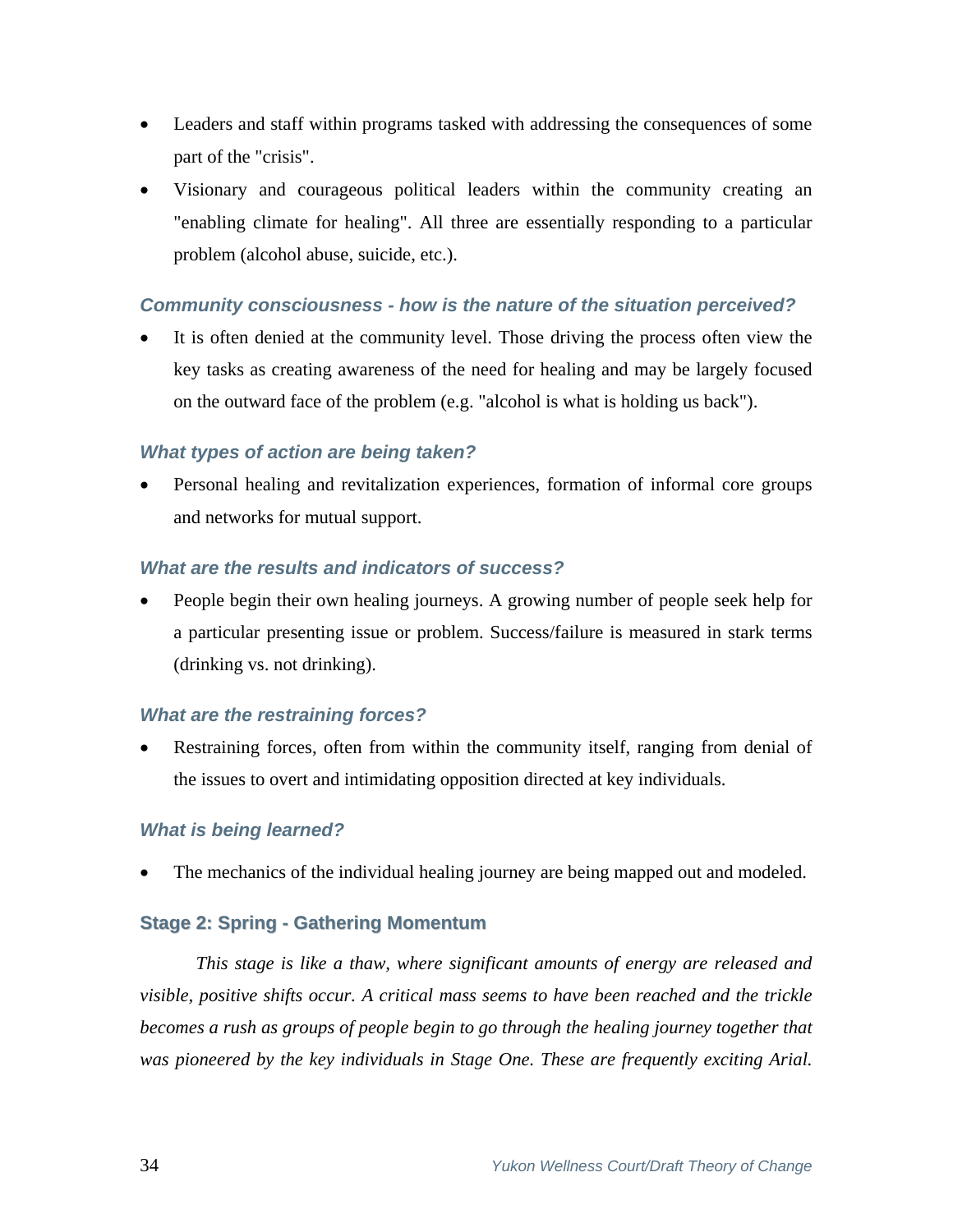*Momentum grows and there is often significant networking, learning and training. The spirit is strong.* 

 New patterns of organization begin to emerge. A recognizable network oriented around healing begins to develop, which is legitimized by the community, often with political support. The healing process begins to take visible form as programs and organizations. There is often a lot of volunteer energy at this stage, but professional organizations are also beginning to emerge. The way the "problem" is seen also begins to change. There is a gradual shift from a sickness to a wellness model and the focus begins to move from presenting problems to the underlying core issues and traumas.

 There is great hope and optimism at this stage. People have the sense that if enough individuals and families can begin the healing journey, then the "problem" will be "solved". Those driving and involved in the process invest huge amounts of time and energy into the community healing movement. There is still opposition but it is generally overshadowed by the enthusiasm of the healing movement.

#### *What is driving this stage?*

• A growing awareness of the scope and scale of the problem within the community. The lid has come off the box and it becomes very hard to put it back on. The growing momentum makes it easier for people to "get on board".

#### *Community consciousness - what is the nature of the situation?*

The underlying issues (such as residential school trauma, sexual abuse, etc.) that give rise to the presenting problems become recognized and addressing these "root causes" is accepted as a solution.

#### *What types of action are being taken?*

• More and more people are going through treatment and becoming involved in programs, services and healing gatherings, etc.

### *What are the results and indicators of success?*

• Increased numbers of people are on a path of sobriety and wellness. There is a growing sense of hope, momentum and transformed vision. People now believe that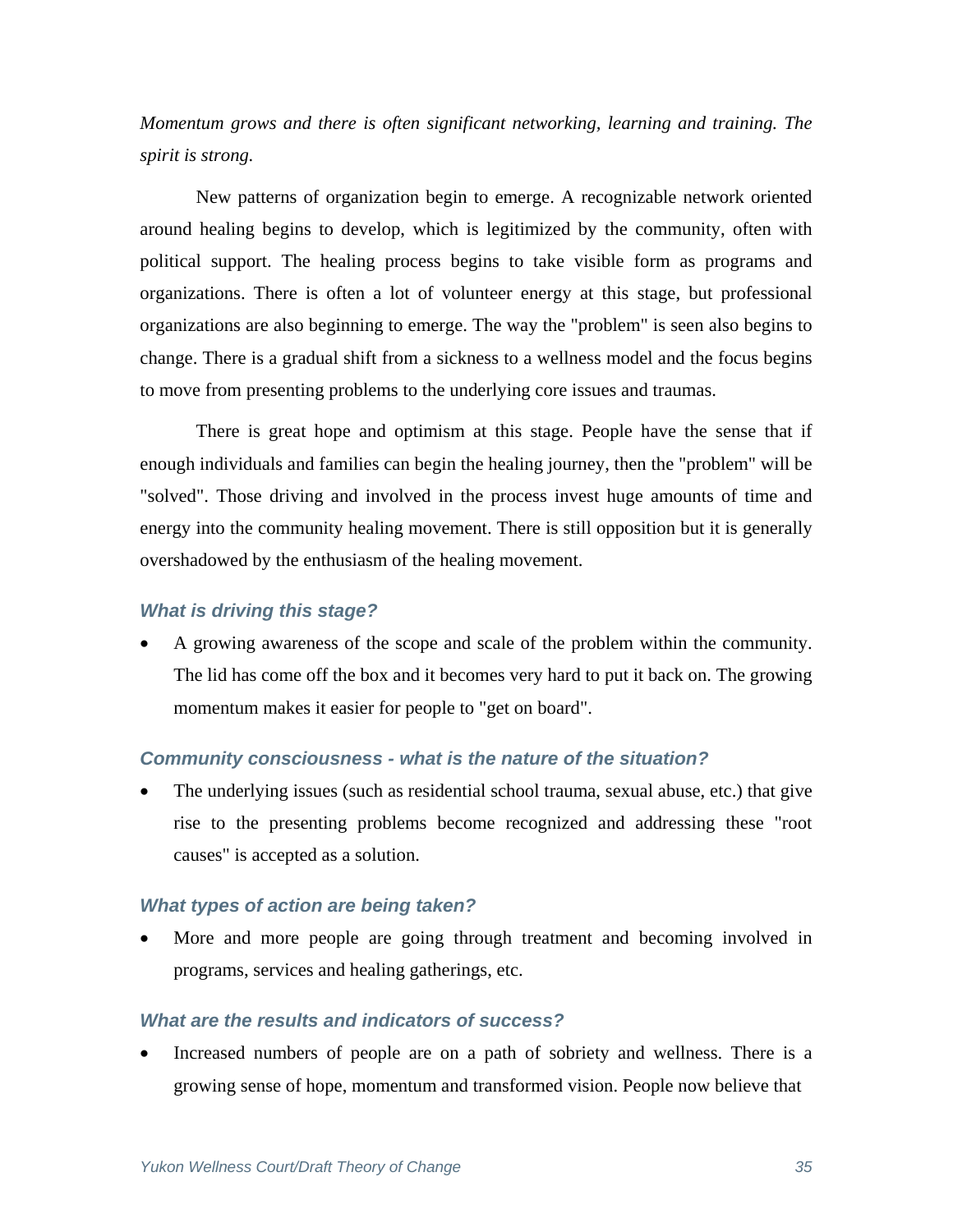community healing is possible.

### *What are the restraining forces?*

There is also a lack of capacity within the community in terms of services and trained service deliverers. The inability of service providers to work together effectively, a lack of available resources, absence of or token political support and resistance to healing by groups within the community all push against the momentum that has been built.

#### *What is being learned?*

The process of individual healing becomes more clearly articulated and a recognizable pathway begins to emerge with local relevance for people to follow.

#### **Stage 3: Summer - Hitting the Wall**

*At this stage there is the feeling that the healing movement has hit the wall. Frontline workers are often deeply tired, despondent or burned out. The healing process seems to be stalled. While there are many people who have done healing work, there are many*  more who seem left behind. There is the growing realization that it is not only *individuals, but also whole systems that need healing. There may already be some new initiatives in these systems (education, governance, economics, justice, etc.). In some cases these initiatives appear to become institutionalized and to lose the sense of spark and hope that characterized them in Stage Two. In other cases, while awareness has begun to shift, old patterns of working persist for lack of new (and culturally relevant) models and strategies. The honeymoon stage is over as the community begins the difficult work of transforming deeply entrenched patterns and reconstructing a community identity that was forged in oppression and dysfunction.*

There are often a series of paradoxes at Stage Three:

1. Relations with organizations, agencies and forces outside the community are being transformed. There is often far more openness and the prevailing climate has shifted. The availability of outside support is much greater than in the past. At the same time,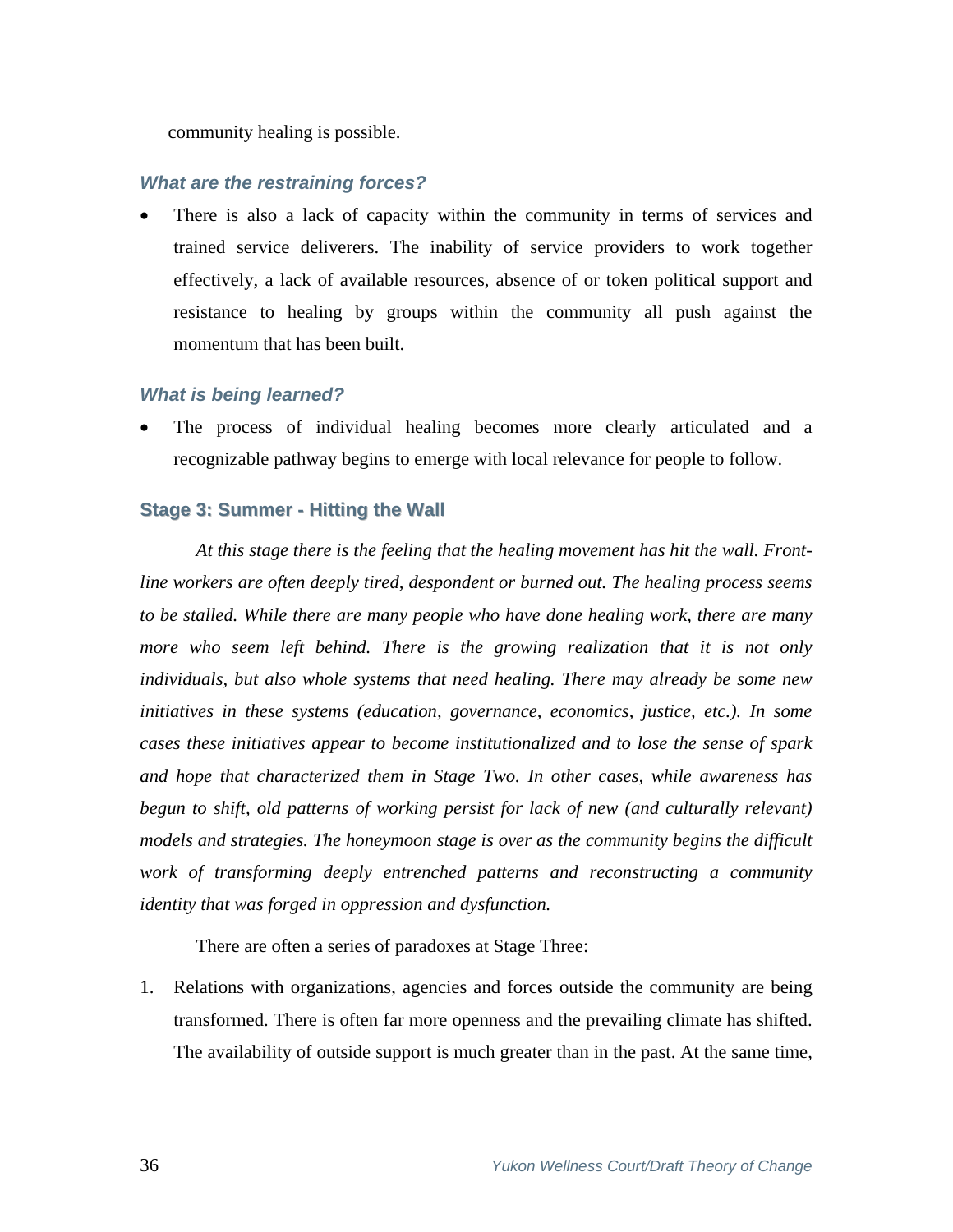support and collaboration within the community itself may have actually decreased, as old patterns begin to re-establish themselves and a "healing fatigue" sets in.

- 2. Just when a significant number of adults seem to have sobered up and regained control over their lives, a new and seemingly worse crisis seems to be breaking out amongst the youth. Youth crime is on the increase. Alcohol use is replaced or augmented by drug use.
- 3. Many adults seem to have gained new addictive patterns to replace alcohol abuse. Gambling is becoming a serious social issue, along with prescription drug abuse and other self-medicating behaviours. It also becomes apparent that drinking covered up many other things and community secrets begin to emerge. Despite increased sobriety, things actually seem to get worse.
- 4. To those on the frontlines it may seem as if a lot of people have "dropped out" of the healing movement. Many people don't get involved or show up like they used to. At the same time there may be the emergence of a relatively healthy group of people within the community whose energy is focused on their own lives and the lives of the families. No longer engaging in the "culture of addiction" they would rather spend time on family activities and live their lives than be actively involved in the "culture of recovery".

 What appears to have been a wall may in fact be a long plateau. One of the characteristics of a plateau is that not much seems to be happening and you don't seem to be going anywhere, but it is actually where the foundation for all future advances are being laid. On reflection, it is clear that there have been significant gains during this stage. The community norms have shifted; "bad" isn't as bad as it used to be. More people are engaged in positive activities. Capacity is growing within the community as more people access training, education and employment. There is often a cultural and spiritual revitalization that has developed parallel with the healing process, both shaping and being shaped by it.

 As Stage Three develops, a new analysis emerges. There is the dawning realization that "healing" alone is not enough and never will be. Healing from the hurts of the past does not build the future. There is growing awareness of the need for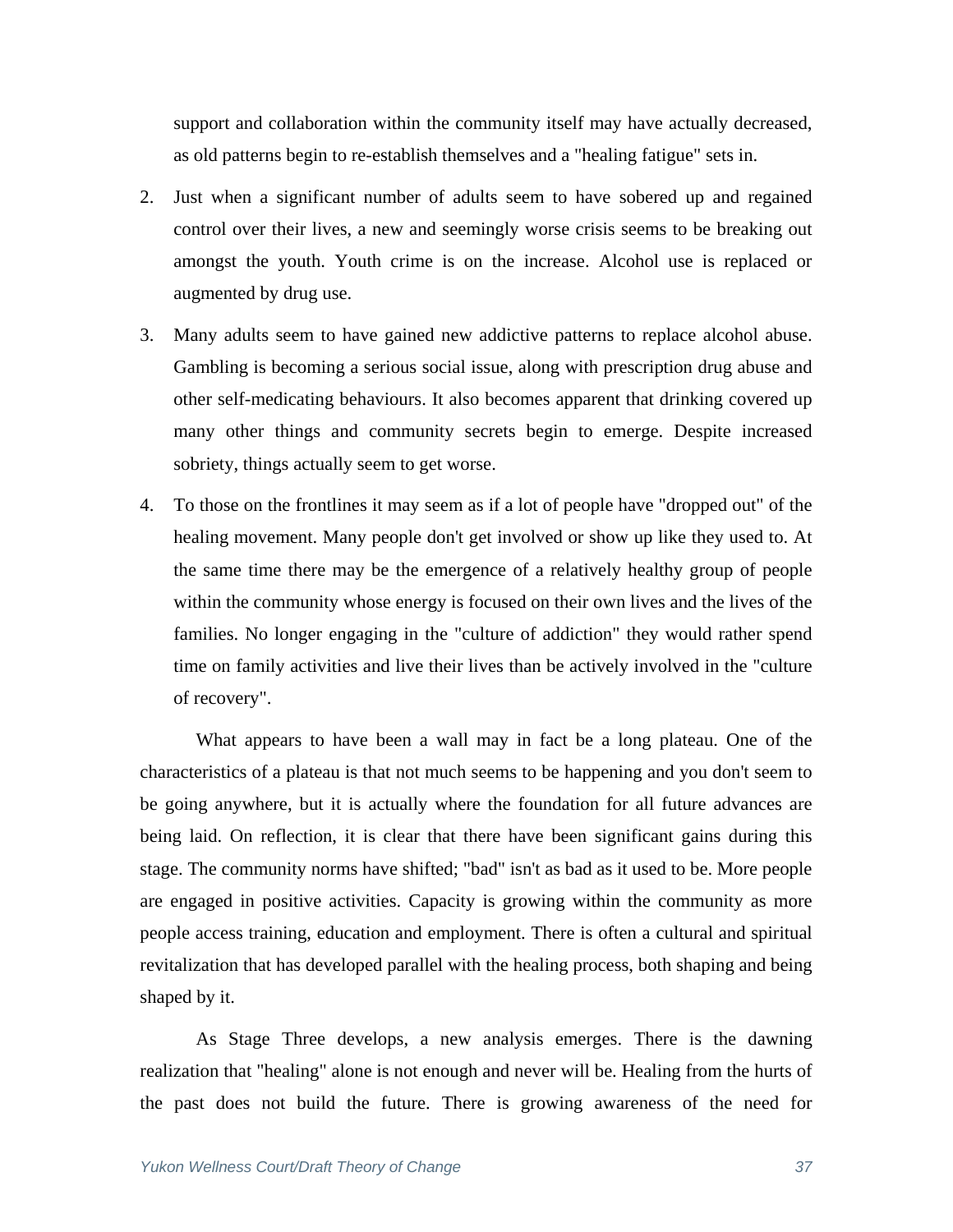decolonization (of thought patterns and structures) and the need to address structural obstacles to development, such as government rules, racism, poverty, etc. The realities of the economy of scale become apparent. There is only so much you can do as a small community to address such things by yourself.

## *What is driving this stage?*

The organizations and initiatives that have grown out of the previous stage. Healing becomes increasingly institutionalized as professional capacity develops within the community - a key challenge becomes maintaining community participation. Also driving the process (although not necessarily overtly) are the agendas of funding agencies that provide the material support for healing initiatives.

## *Community consciousness - what is the nature of the situation?*

• Complex and competing patterns of analysis emerge and people rarely stop for long enough to take a hard look at the current situation. Feelings of despondency and frustration exist side by side with a realization of progress being made and a nagging question: "Is this as good as it gets?

#### *What types of action are being taken?*

• Specific program initiatives develop and there is increasing control over programs and services that affect community life. Increasing numbers of community members become trained to develop and run initiative and expertise grows.

#### *What are the results and indicators of success?*

- There is an increase in community participation in and support for healthy activities.
- The climate has shifted such that negative behaviours (such as public drunkenness, family violence, sexual assault) are no longer tolerated or considered "normal".
- Public policy (i.e. local band government rules and practices) has shifted toward legitimizing healthy standards of behaviour and supporting and enabling healing efforts.
- New programs and services now exist to support individual and family healing.
- More people are seeking out education and training opportunities leading to selfemployment.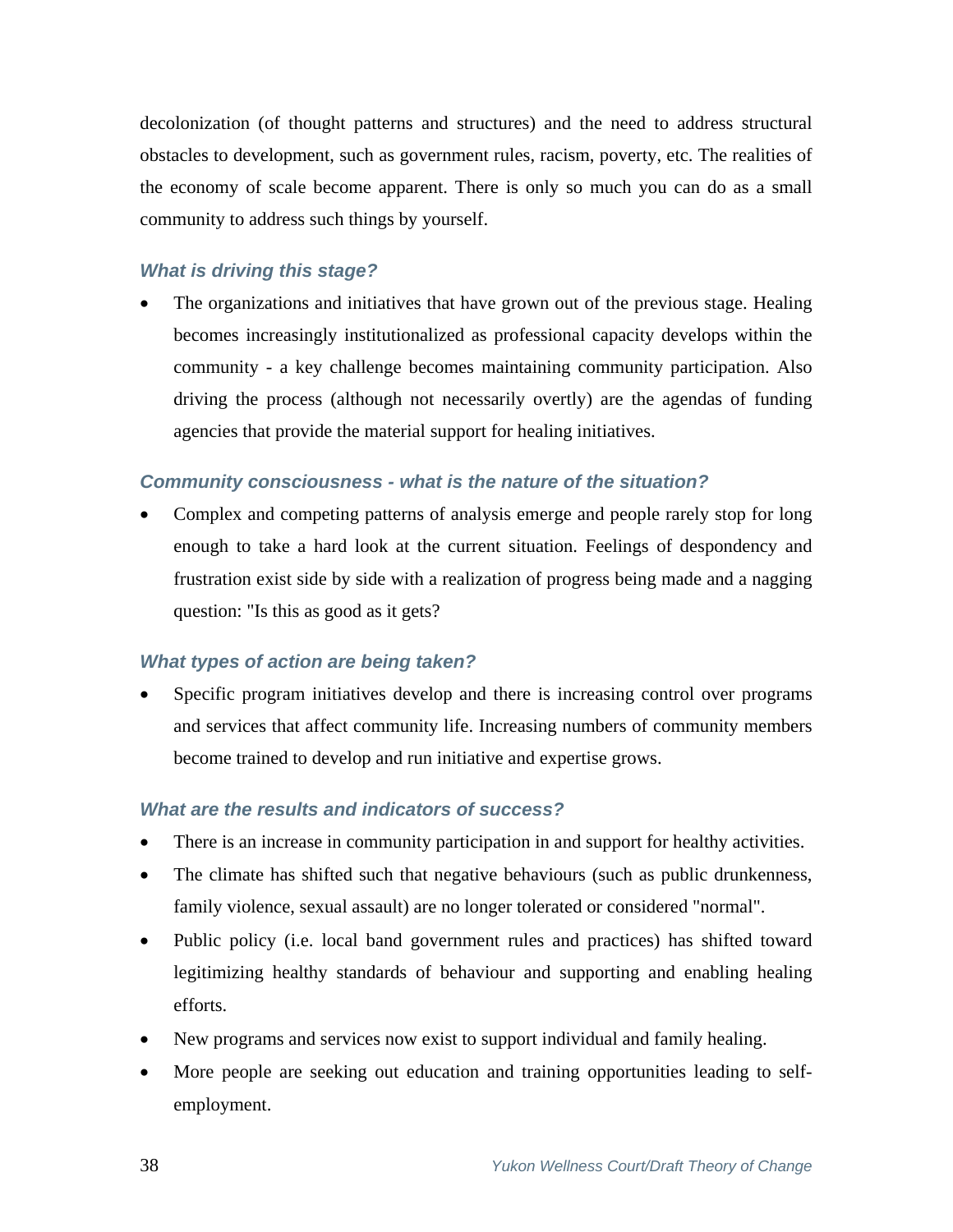• There is a greater awareness and acceptance of traditional cultural values and a stronger tendency to incorporate traditional approaches into community initiatives and activities.

## *What are the restraining forces?*

- Few viable models exist for how to work holistically and community agencies are hampered by an inability to work together.
- Funding comes in isolated pockets and may require considerable energy and creativity to harness to the community healing agenda or there may simply be too little funding for too short a period with too onerous a set of strings and reporting requirements attached.
- There is pressure to "produce results" rather than reflect and refine approaches.
- Dealing with the pain and suffering of community members day after day, begins to weigh on front-line workers and key volunteers, draining their energy and vision.
- Political agendas and in some cases corruption and other networks of vested interests, may oppose the momentum for healing.
- Old tensions, conflicts and habits that were put aside during the excitement of Stage Two re-emerge at this stage.
- Momentum and support for healing slows once a dysfunctional stability emerges and once the overt crisis is over.
- New forms of social problems emerge, especially amongst the growing number of youth.

#### *What is being learned?*

• There is a great deal of individual learning, training and skill development going on. A key challenge is that learning often does not make the shift to the level of the whole institution because time is not taken to reflect on and apply the considerable learning that has taken place.

#### **Stage 4: Fall - From Healing to Transformation**

*In Stage Four a significant change in consciousness takes place. There is a shift from healing as "fixing" to healing as "building" as well as from healing individuals and*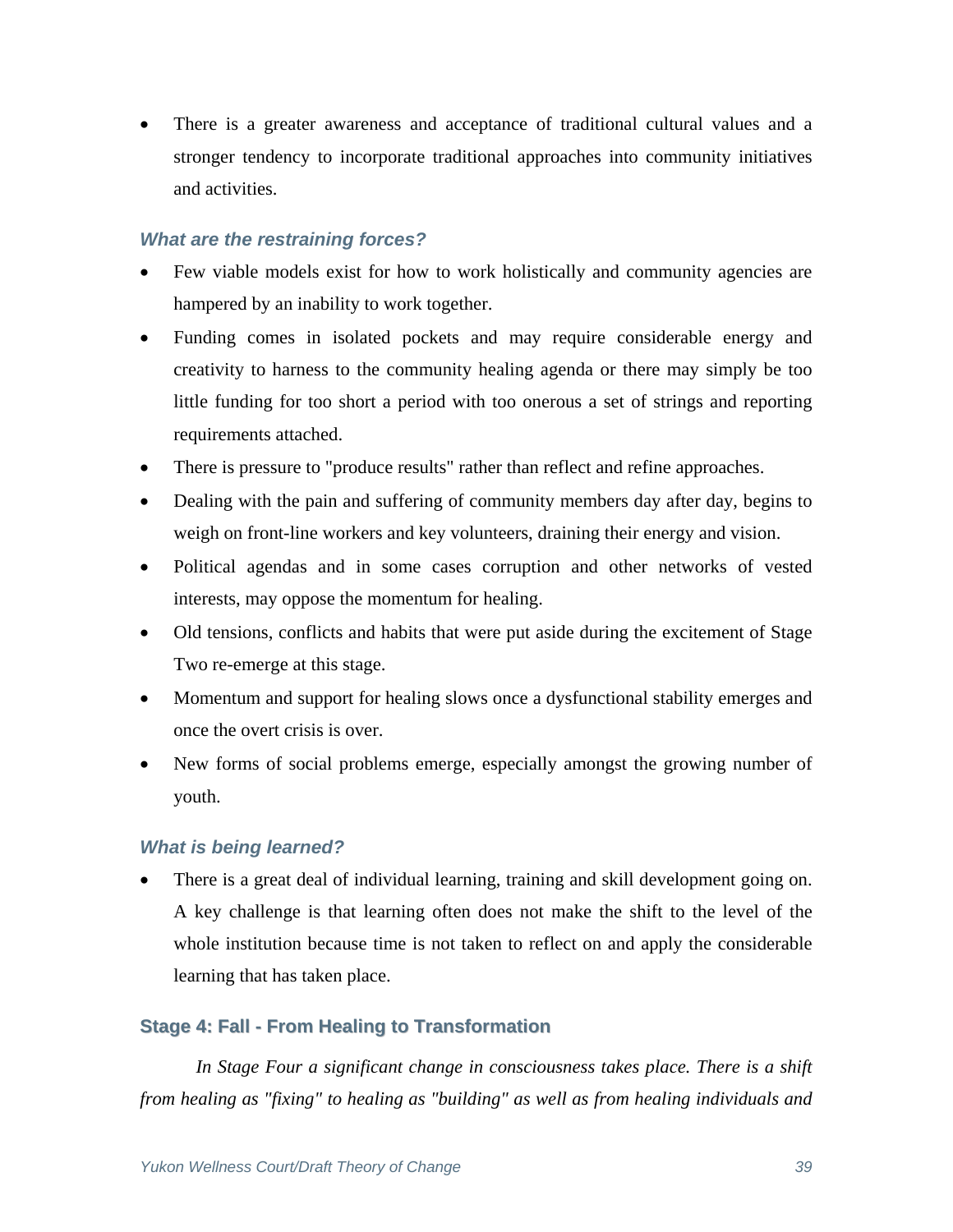*groups to transforming systems. The sense of ownership for your own systems grows and the skill and capacity to negotiate effective external, reciprocal relationships develop. Healing becomes a strand in the nation-building process. Civil society emerges within communities and the Native community at large and a shift of responsibility begins to*  take place. The impetus for healing moves from programs and government to civil *society.* 

 The leaders of the healing movement in Stage Two are now entering a new stage in their own lives. They are approaching elderhood and their analysis and vision has matured and deepened. They have shifted their focus from putting out fires to building new and healthy patterns of life and their own families and networks often begin to significantly reflect such new patterns. A search begins for new partnerships, alliances and support for addressing larger scale issues.

#### *What is driving this stage?*

The realization of the limitations of current approaches, the growing participation by community members in the wider economy, the increased interconnection of the Aboriginal community, the shifting macro-political agenda and wider socio-cultural forces (e.g. increased urbanization, youth culture, the Internet, etc.).

#### *Community consciousness - what is the nature of the situation?*

• A shift to a systemic analysis and from "healing" to nation building and transformation

#### *What types of action are being taken?*

- Networks and alliances with other groups, increased community take-over of programs and services, design and delivery of locally relevant training, conscious modification of mainstream programs to fit local needs.
- Community economic development ventures now being used to partially fund community development initiatives.

#### *What are the results and indicators of success?*